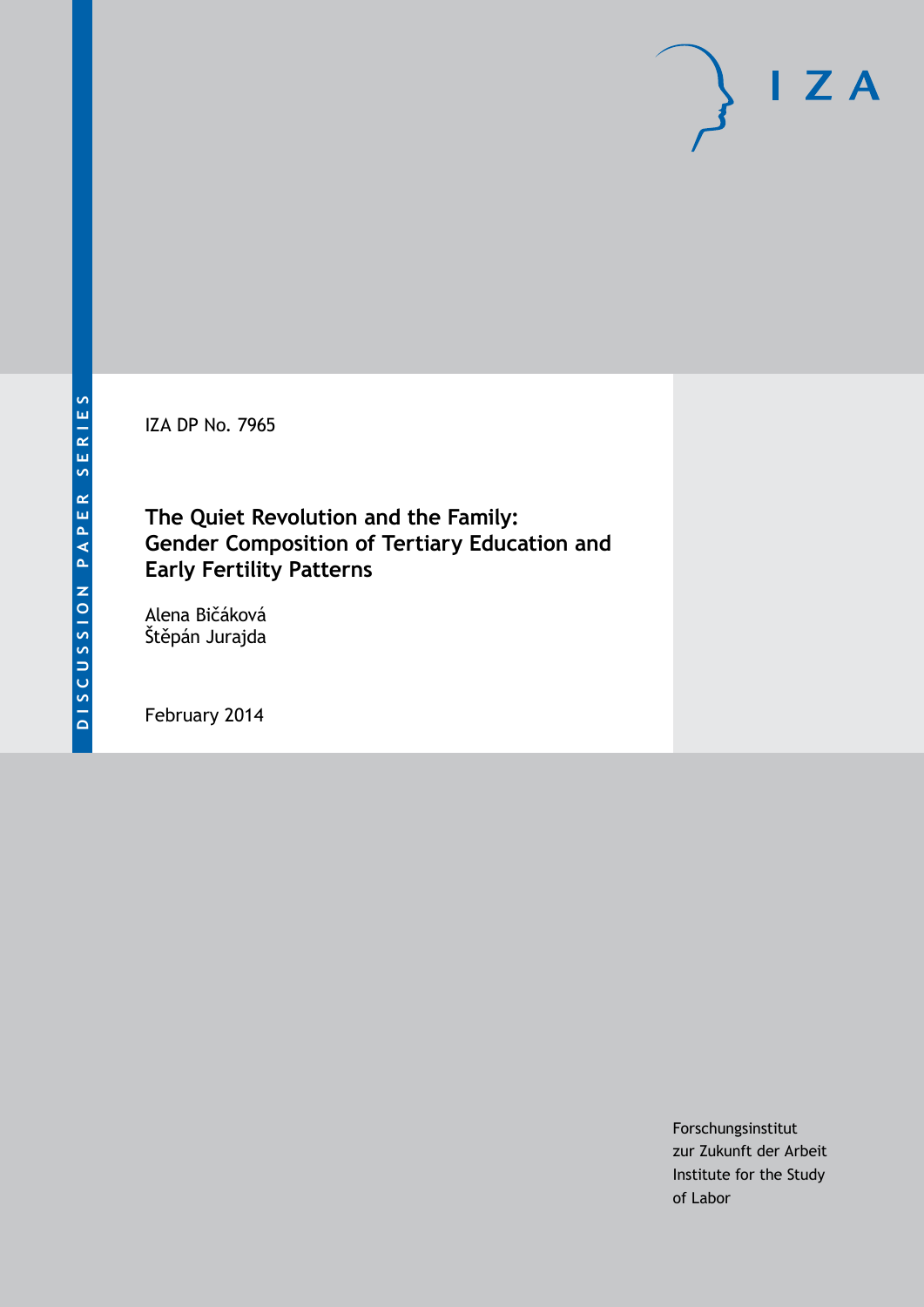# **The Quiet Revolution and the Family: Gender Composition of Tertiary Education and Early Fertility Patterns**

**Alena Bičáková** *CERGE-EI*

**Štěpán Jurajda** *CERGE-EI,*

*CEPR and IZA*

Discussion Paper No. 7965 February 2014

IZA

P.O. Box 7240 53072 Bonn **Germany** 

Phone: +49-228-3894-0 Fax: +49-228-3894-180 E-mail: [iza@iza.org](mailto:iza@iza.org)

Any opinions expressed here are those of the author(s) and not those of IZA. Research published in this series may include views on policy, but the institute itself takes no institutional policy positions. The IZA research network is committed to the IZA Guiding Principles of Research Integrity.

The Institute for the Study of Labor (IZA) in Bonn is a local and virtual international research center and a place of communication between science, politics and business. IZA is an independent nonprofit organization supported by Deutsche Post Foundation. The center is associated with the University of Bonn and offers a stimulating research environment through its international network, workshops and conferences, data service, project support, research visits and doctoral program. IZA engages in (i) original and internationally competitive research in all fields of labor economics, (ii) development of policy concepts, and (iii) dissemination of research results and concepts to the interested public.

<span id="page-1-0"></span>IZA Discussion Papers often represent preliminary work and are circulated to encourage discussion. Citation of such a paper should account for its provisional character. A revised version may be available directly from the author.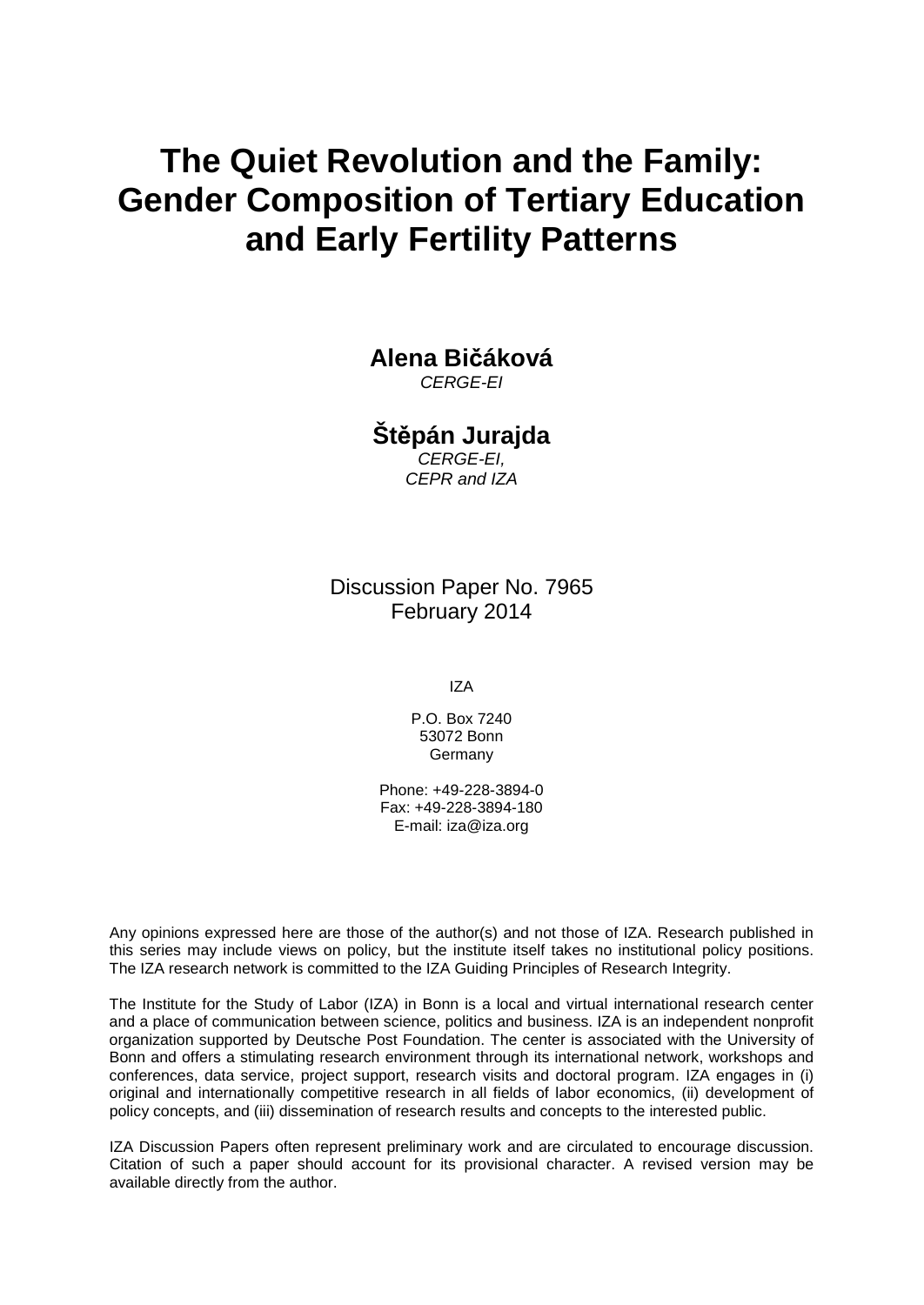IZA Discussion Paper No. 7965 February 2014

# **ABSTRACT**

## **The Quiet Revolution and the Family: Gender Composition of Tertiary Education and Early Fertility Patterns[\\*](#page-1-0)**

It is well known that highly 'female' fields of study in tertiary education are characterized by higher fertility. However, existing work does not disentangle the selection-causality nexus. We use variation in gender composition of fields of study implied by the recent expansion of tertiary education in 19 European countries and a difference-in-differences research design, to show that the share of women on study peer groups affects early fertility levels only little. Early fertility by endogamous couples, i.e., by tertiary graduates from the same field of study, declines for women and increases for men with the share of women in the group, but nonendogamous fertility almost fully compensates for these effects, consistent with higher early fertility in highly 'female' fields of study being driven by selection of family-oriented students into these fields. We also show that the EU-wide level of gender segregation across fields of study has not changed since 2000.

JEL Classification: I23, J13, J16

Keywords: field-of-study gender segregation, tertiary graduates, fertility

Corresponding author:

Štěpán Jurajda CERGE-EI Charles University Prague and Academy of Sciences of the Czech Republic Politickych veznu 7 Prague Czech Republic E-mail: [stepan.jurajda@cerge-ei.cz](mailto:stepan.jurajda@cerge-ei.cz)

This research has been supported by the Grant Agency of the Czech Republic (grant P402/12/G130).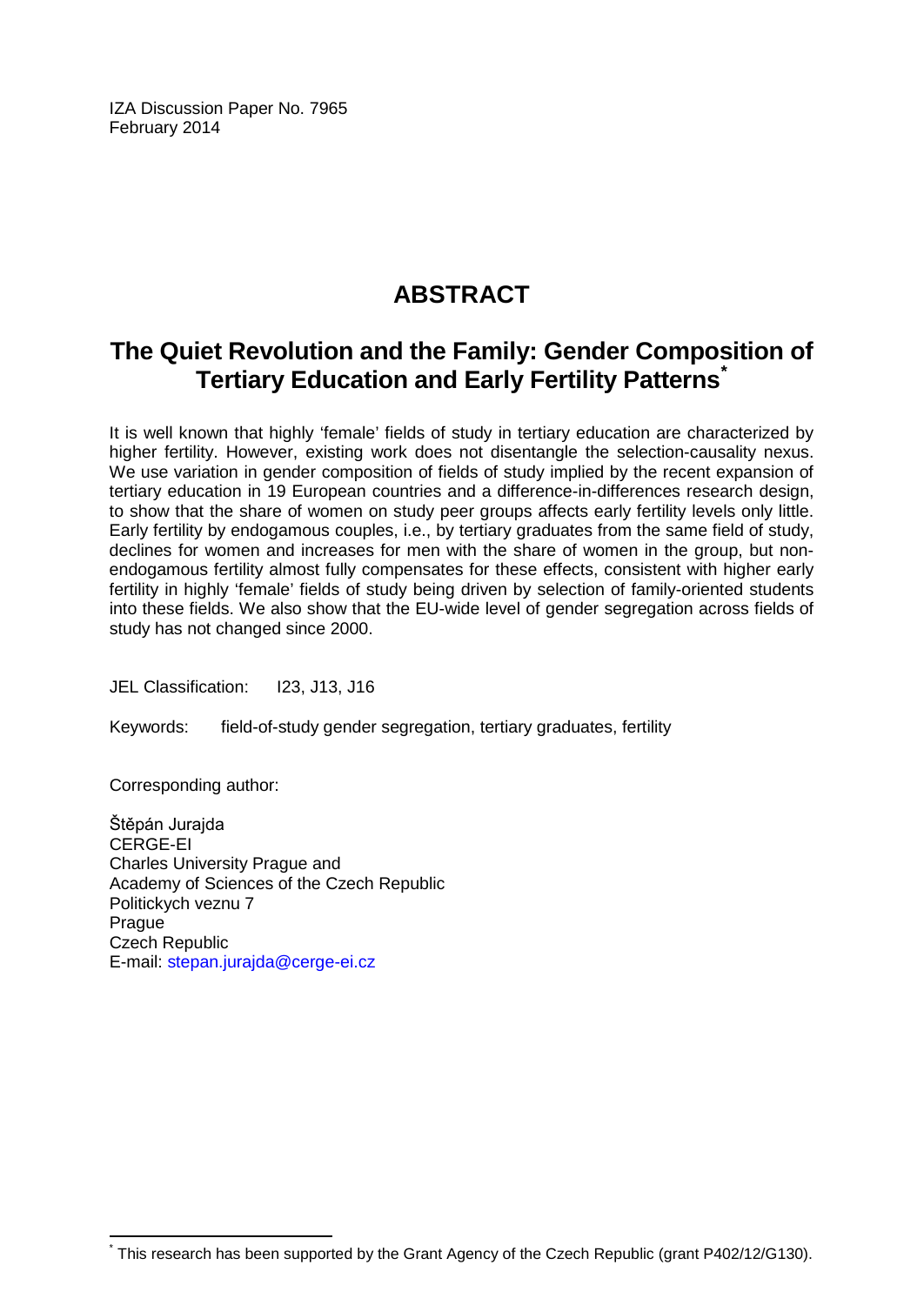### 1 Introduction

The worldwide expansion of tertiary education in recent decades has coincided with a dramatic increase in the share of female students, reversing the historic male advantage in higher education. This 'quiet revolution' (Goldin, 2006) has received much attention, but little is known about the gender composition of education expansion across fields of study even though it is generally recognized that gender segregation by fields of study is the main remaining axis of gender differences in tertiary education across developed countries (Charles and Bradley, 2002).

A separate line of evidence suggests that the gender composition of peer groups affects marriage and fertility patterns (e.g., Angrist, 2002). Since assortative mating based on education is strong (Bruze, 2011; Bredemeier and Juessen, 2013; Greenwood, Guner, Kocharkov and Santos, 2014) and since a major part of the first births of the tertiary educated takes place within a few years of graduation (Herr, 2012), one may expect gender segregation at college to affect fertility outcomes. Yet, existing studies of this issue are based on cross-field comparisons such that they cannot disentangle the selection-causality nexus. It is typically found that highly 'female' fields of study are characterized by higher fertility (van Bavel, 2010), but whether this is due to selection of family-oriented students into these fields or whether it is the consequence of the gender mix in one's field of study remains unknown.

We begin to fill these two gaps in the literature by combining population statistics on the gender composition of eight fields of study in higher education with over a decade of harmonized labor force survey data on the early fertility of tertiary graduates from nineteen EU countries. First, we track the evolution of the representation of women, and we measure the implied changes in gender segregation by field of study. Second, we quantify the importance of the gender composition of Öeld-of-study groups for fertility patterns. We do so, unlike the existing empirical work (in sociology), by employing panel data, which allow us to invoke conservative identification assumptions. Decomposing early fertility choices of tertiary graduates into endogamous and non-endogamous, corresponding to whether child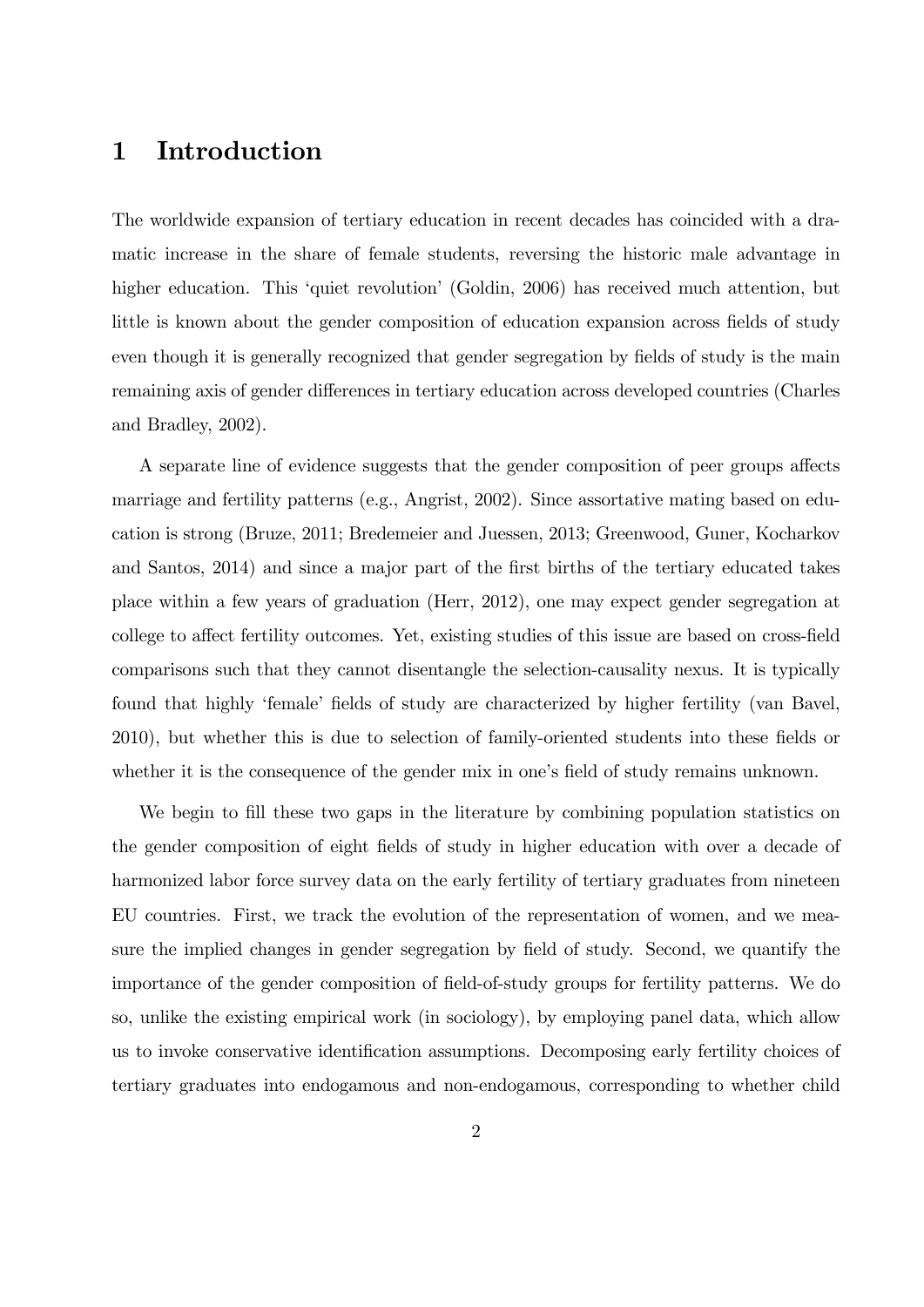births occur to couples graduating from the same field of tertiary education or not, allows us to ask whether the changing gender shares of university peer groups affect the fertility level as well as its structure.

#### 2 Related Literature

Although historically men accounted for the vast majority of tertiary education degrees, things have changed thanks to the worldwide boom in higher education that started around 1970. Since 2005, females represent over 55% of enrollment in US degree granting programs.<sup>1</sup> According to Eurostat 2011 data, women make up the majority of university graduates in all EU countries with the exception of Liechtenstein, and similar increases in female representation in higher education have been achieved all over the world (Becker, Hubbard and Murphy, 2010).

There is a growing, mainly US literature asking about the driving forces behind this secular trend. While Jacob (2002) finds that the rise in the female share of college graduates can be largely explained by the lower costs of attending a college for women due to the gender difference in non-cognitive abilities, Hubbard (2011) suggests that there are no major differences across the two genders in their returns to education. Goldin, Katz, and Kuziemko  $(2006)$  highlight the importance of high-school study achievements and work expectations<sup>2</sup> while Ge and Yang  $(2013)$  point to rising divorce probabilities as an explanation for the reversal of the gender gap in college attainment.

As women now form the majority of higher-education graduates in developed countries, gender segregation across fields of study represents the main remaining axis of gender differences in tertiary education (Charles and Bradley, 2002). There is much discussion in sociology and economics about the sources of gender segregation by field of study (e.g., van

<sup>&</sup>lt;sup>1</sup>This share corresponds to all degree granting institutions and is similar for full-time and part-time students. Source: U.S. Department of Education, NCES, Digest of Education Statistics, 2012, Table 230.

 $2^2$ McDaniel (2010) asks about the role of education expectations of 15-year-olds across several countries.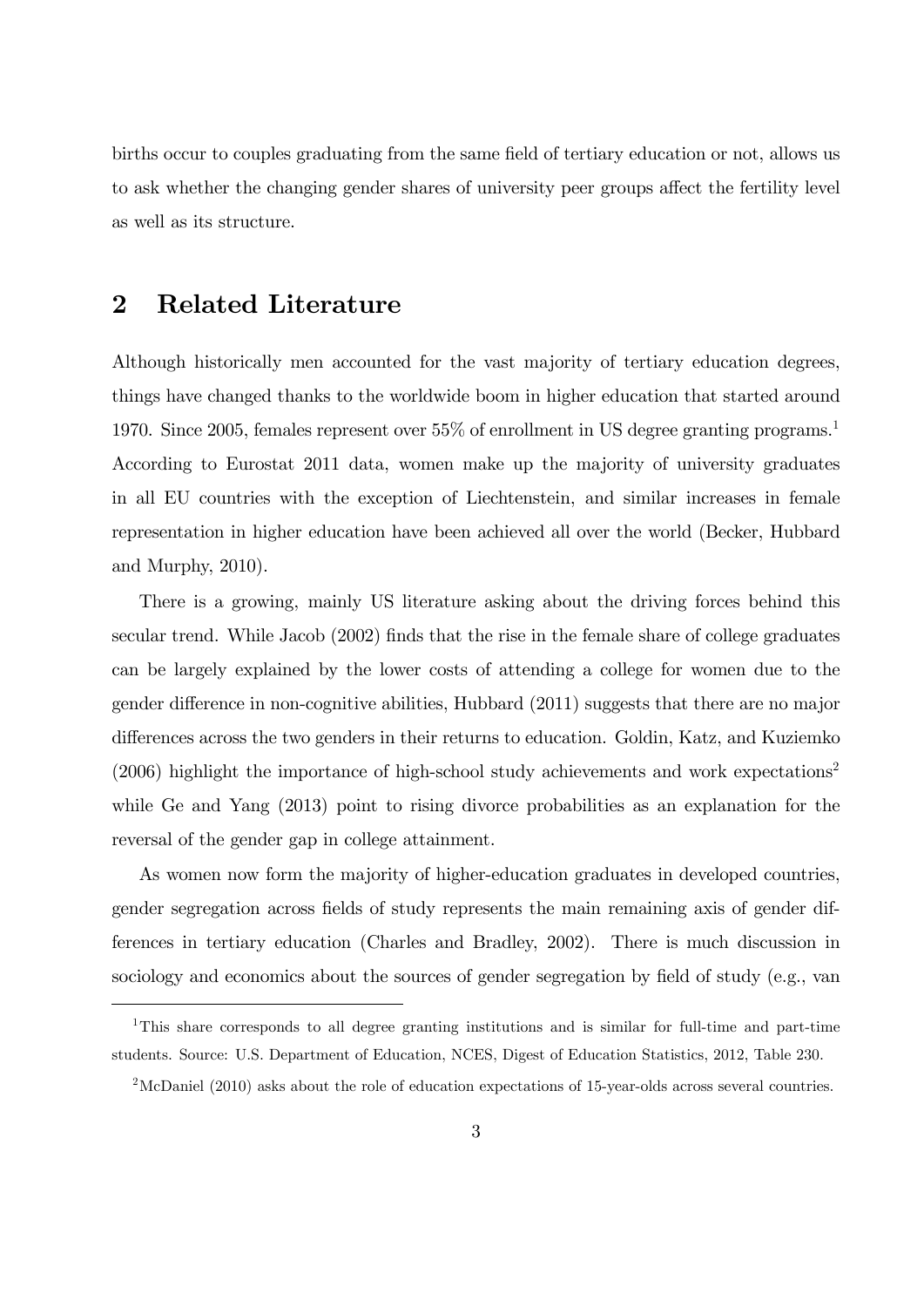Bavel, 2010) or, relatedly, by occupation (e.g., Dolado, Felgueroso and Jimeno, 2002).

Mastekaasa and Smeby (2008) and Morgan, Gelbgiser and Weeden (2013) are examples of studies that attempt to quantify the importance of individual-level determinants of the gender-specific choices of college major in the EU and the US, respectively.<sup>3</sup> Charles and Bradley (2009) use cross-country comparisons to ask about the importance of cultural gender beliefs, education systems, and labor markets for gender segregation by field of study.

However, there is surprisingly little evidence available to answer the basic question of whether the historical increase in the share of female tertiary graduates has been accompanied by a decline in segregation by field of study or not. The two major sociological studies of international differences in college field-of-study gender segregation, Charles and Bradley  $(2002, 2009)$ , both use data from the 1990s and offer only cross-country comparisons. We know of no studies tracking the recent evolution of gender segregation in college across a wide set of countries.<sup>4</sup>

There is a separate, large literature, starting with Becker (1973), studying the implications of the gender composition of peer groups for marriage and fertility patterns. Angrist (2002) studies the natural experiment of the flow of US immigrants from different nationality groups at the beginning of the 20th century and finds that a higher ratio of men to women in a group

 $4$ Charles and Bradley (2002) document gender composition by field of study for 12 industrialized countries while Charles and Bradley (2009) provide cross-country comparisons covering 44 countries. Similar to our study, Charles and Bradley (2009) use UNESCO population data on the gender composition of tertiary graduates, but due to their extensive country coverage, they are able to distinguish only four fields of study (we distinguish eight Öelds), and they do not track the evolution of segregation over time (while we do so). Barone (2011) is the only study we are aware of to follow the gender composition of higher education by field of study over time, but he does so only for four countries, and he uses measures based on the EU Labor Force Survey such that sampling error is a major concern in smaller fields. Barone also provides cross-country (but no time) comparisons for eight EU countries based on the small Reflex survey, where response rates varied across countries from 20 to 42 percent.

 $3B$ effy, Fougère and Maurel (2012), who do not focus on gender differences in detail, imply that in the French context, expected earnings are not a driving force of tertiary field-of-study choices. There is also a growing literature on gender differences in the college admission process (e.g., Jurajda and Münich, 2011).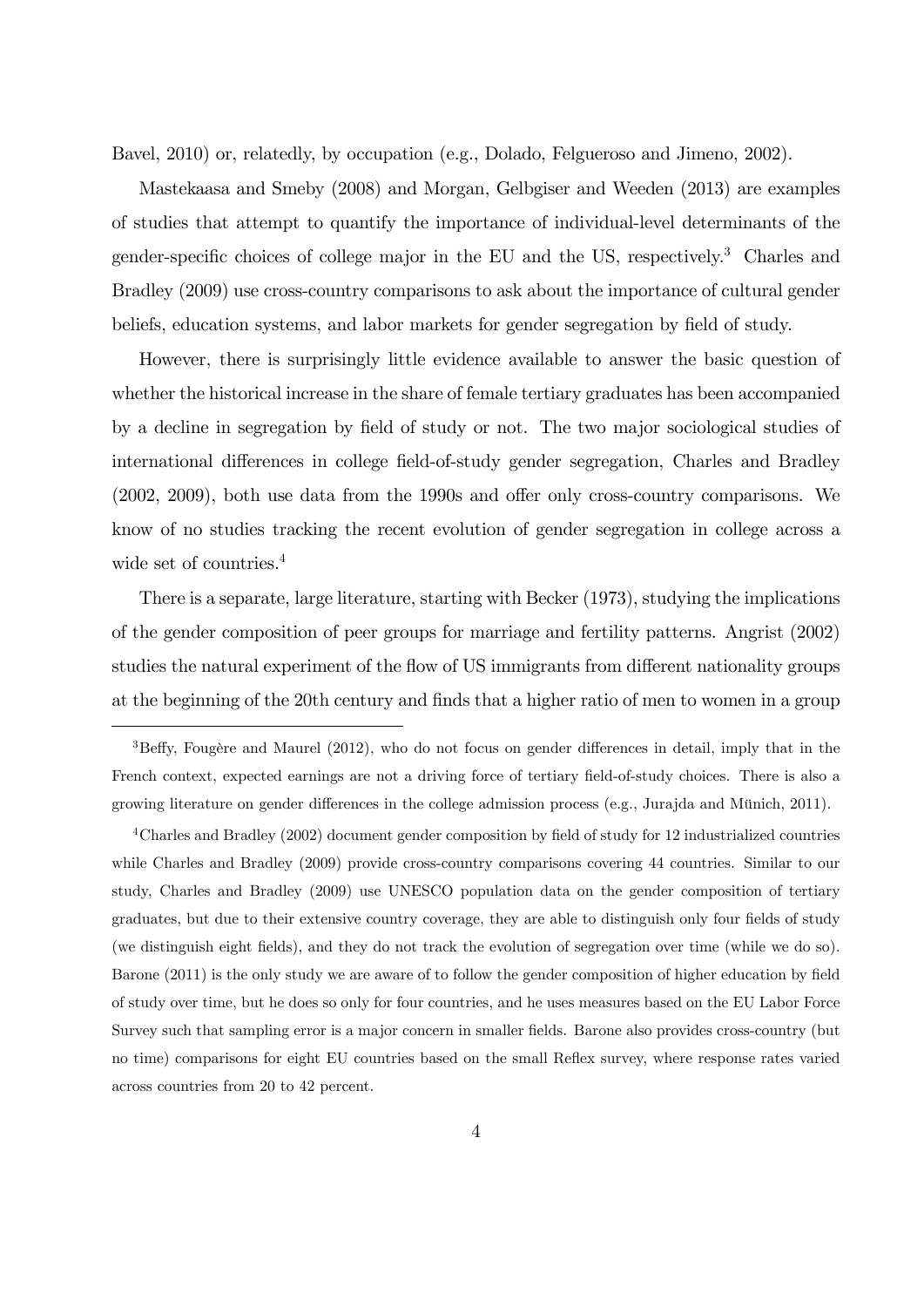increases the likelihood of female marriage, consistent with an increase in female bargaining power in the marriage market. Svarer (2007) and McKinnish (2007) focus on the gender composition of the workplace and present evidence suggesting that those who work with a larger fraction of workers of the opposite sex are more likely to get divorced.

Parenthood decisions by the tertiary educated are concentrated after graduation. For example, Herr (2012) uses the NLSY79 data to show that in the US about half of first births by tertiary educated women occur within 6 years of graduation. There is also a strong tendency towards matching on the marriage market based on similar educational attainment (e.g., Bruze, 2011). These tendencies are clearly visible in our EU data as well (see Section 7). The field-of-study peer group is thus likely to represent an important pool of candidates for matching into parenthood, and the gender mix at college may have implications for marriage and fertility. Given the growing importance of cohabiting, we do not focus in our analysis on marriage, but on the important and clearly defined timing of first childbirth (parenthood) separately for both genders.

Sociologists have studied the issue: Van Bavel (2010) measures the relationship between field of study and the postponement of motherhood in 21 European countries using about three hundred graduates per country from the 2004 round of the European Social Survey. His results suggest that a higher share of women among graduates is related to less postponement, i.e., earlier female fertility. However, since his analysis is based on a cross-section of fields of study, it cannot fully disentangle the causality-selection nexus.<sup>5</sup> Surprisingly, there is no work in economics examining the effects of gender segregation across college fields of study for marriage, fertility, or labor market outcomes.<sup>6</sup> Stevenson and Wolfers  $(2007)$  notice the

<sup>5</sup>Van Bavel (2010) also discusses the few earlier published papers studying this question, which are all based on a one-country research design. Begall and Mills (in press) and Michelmore and Musick (in press) are recent additions to this one-country work based on cross-sectional field-of-study comparisons employing Dutch and US data, respectively.

 $6$ There is much research on the effect of schooling on fertility, e.g., Amin and Behrman (2014), but this work does not ask about the fertility effects of gender composition of study groups within education levels.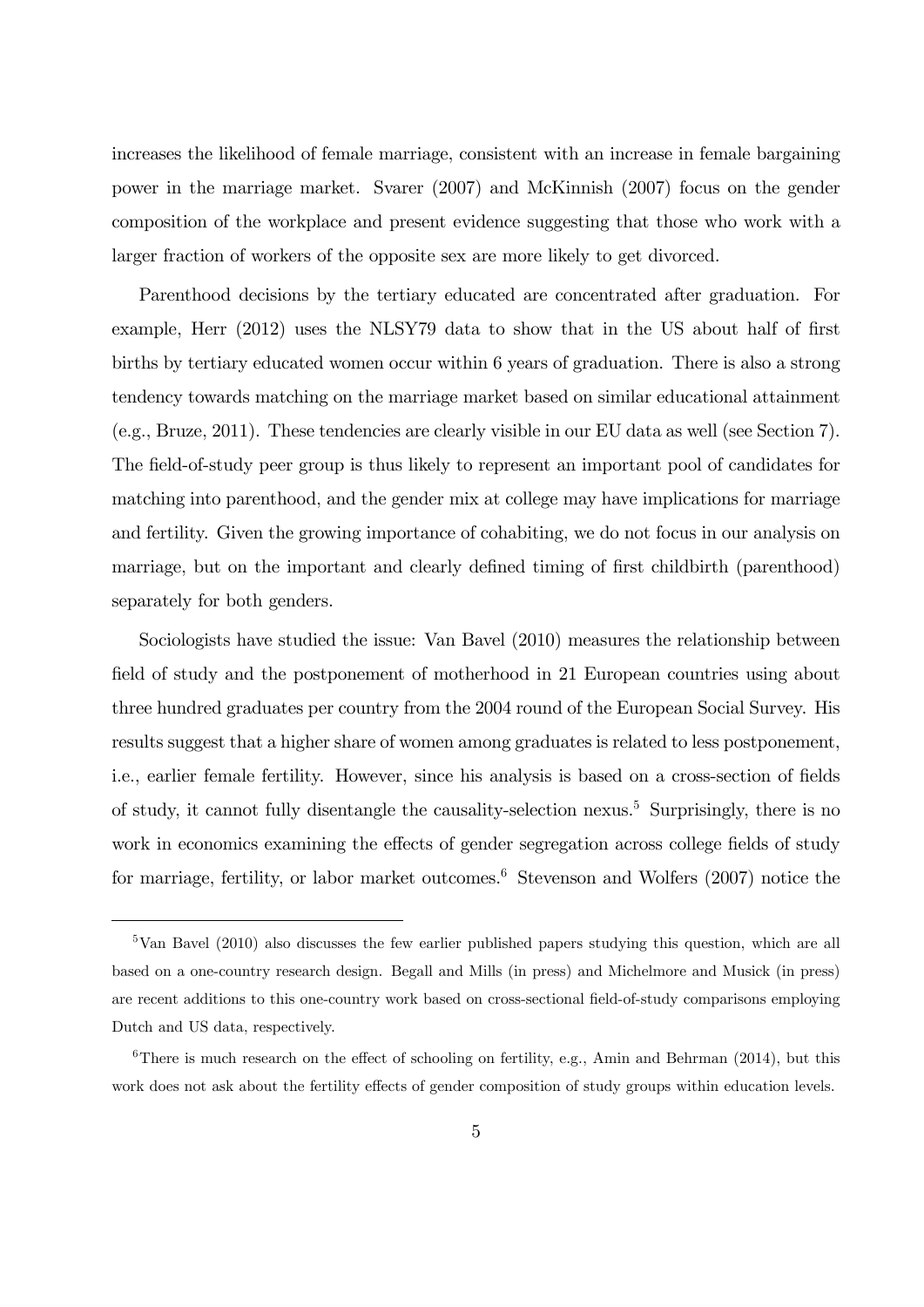gap and propose that future research is needed on these topics.

We follow their suggestion and begin to fill these gaps by providing evidence on the changing gender structure of fields of study and by asking about its effect on early fertility.<sup>7</sup> Unlike van Bavel (2010), we rely on panel data tracking fields of study in several countries over time, and we can thus employ a difference-in-differences identification strategy. Existing sociological work offers a typical cross-sectional interpretation for the finding of a positive relationship between fertility and the share of women in a study group: highly 'female' fields of study have more supportive work-family culture in subsequent highly female occupations, often in the public sector, or, alternatively, these Öelds of study attract women and men with strong pro-family preferences, and there is a higher share of such women than men in the population leading to a higher share of women in these fields.

In contrast, our difference-in-differences research design allows us to generate more causal evidence on the effect of the gender mix in one's field of study on one's early fertility decisions conditional on the stable part of family-preference differences across fields of study. Our identification strategy, explained in detail in Section 6, controls for the overall evolution of gender-specific, pro-marriage preferences among college graduates by conditioning on year and country fixed effects, but we assume that changes in the gender composition of fields of study occurring during the recent education expansion and experienced by our sample countries since 1998 did not systematically affect the sorting of men and women into fields of study based on their pre-tertiary-education family formation preferences. While representing improvement on earlier work, this is still a strong assumption. One could argue that women and men choose their fields of study based on the changing marriage prospects related to the changing gender composition of these fields. Future research is needed on this issue.<sup>8</sup>

<sup>&</sup>lt;sup>7</sup>In a related line of research, Fletcher, Ross and Zhang (2013) and Arcidiacono, Aucejo, Hussey and Spenner (2013) study the implications of the demographic and academic background composition, respectively, of cohorts of US students on friendship formation.

 $8$ There is work studying the effect of marriage expectations on the decision to attend and graduate from college (e.g., Ge, 2011), but none of it focuses on the choice of the field of study.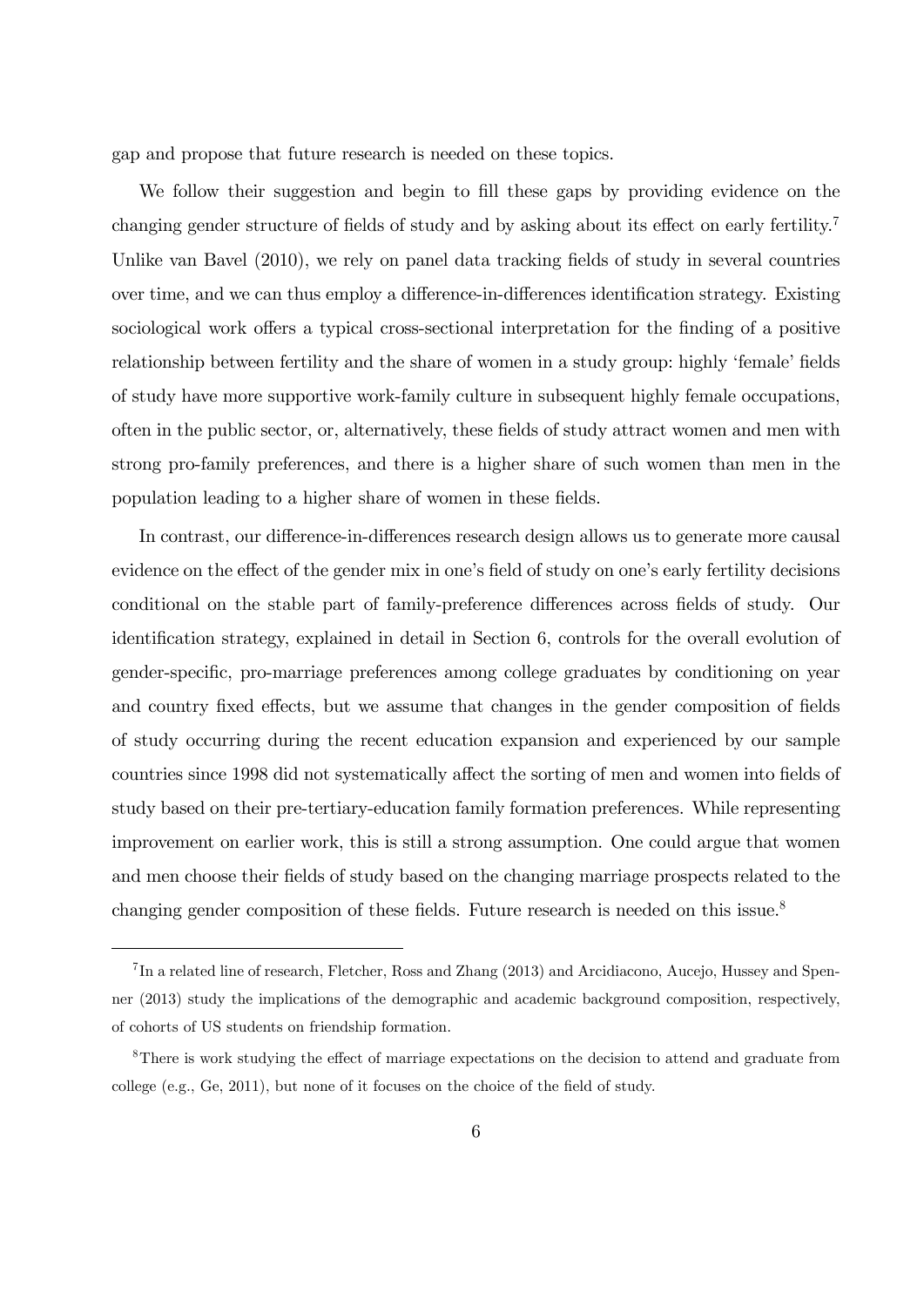#### 3 Theoretical Considerations

That women marry faster and have children earlier when the share of men on the marriage market is high has been recognized at least since Becker (1973). Mortensen (1988) provided a search theoretical perspective for such patterns. Having a larger pool of potential partners increases one's chances of matching with a partner of desirable qualities, and the general prediction of matching theory is the short $(er)$  side of the market is better off. Whether this implies higher fertility depends on gender-specific family-formation preferences. If women have stronger preferences for having children than men and if the female bargaining power is high when such is the share of men on the marriage market (as suggested by, e.g., Angrist, 2002), this will lead to higher fertility.

In contrast, increasing the share of women in a predominantly female marriage market (peer group) may lead to two opposing effects on male fertility choices: First, as the share of women increases, so may the heterogeneity of characteristics of the female pool of potential partners, which may allow men to find a highly desirable partner. On the other hand, men may realize that the costs of drawing another match is lower and may be less willing to commit to parenthood. Further, if the share of either gender on the peer group is close to one, the potential for endogamous (within-group) matches is small. This will likely imply a search strategy focused on out-of-group search. In our case, women in highly 'female' groups of graduates and men graduating from almost fully 'male' fields of study are likely to look outside of the group to compensate  $-$  to find non-endogamous partners  $-$  with bargaining power implied by cohort-wide gender shares.

The shape of the relationship between fertility and gender shares in tertiary education are thus likely to be different for men and for women and may also be non-linear, i.e., exhibiting a different slope on either side of the 50 percent share and also towards the extreme ends of the gender share range. Unlike existing analyses of the effect of field-of-study gender segregation on early fertility (discussed in Section 2), we therefore distinguish endogamous and non-endogamous fertility and use a non-linear empirical model (in Sections 6 and 7).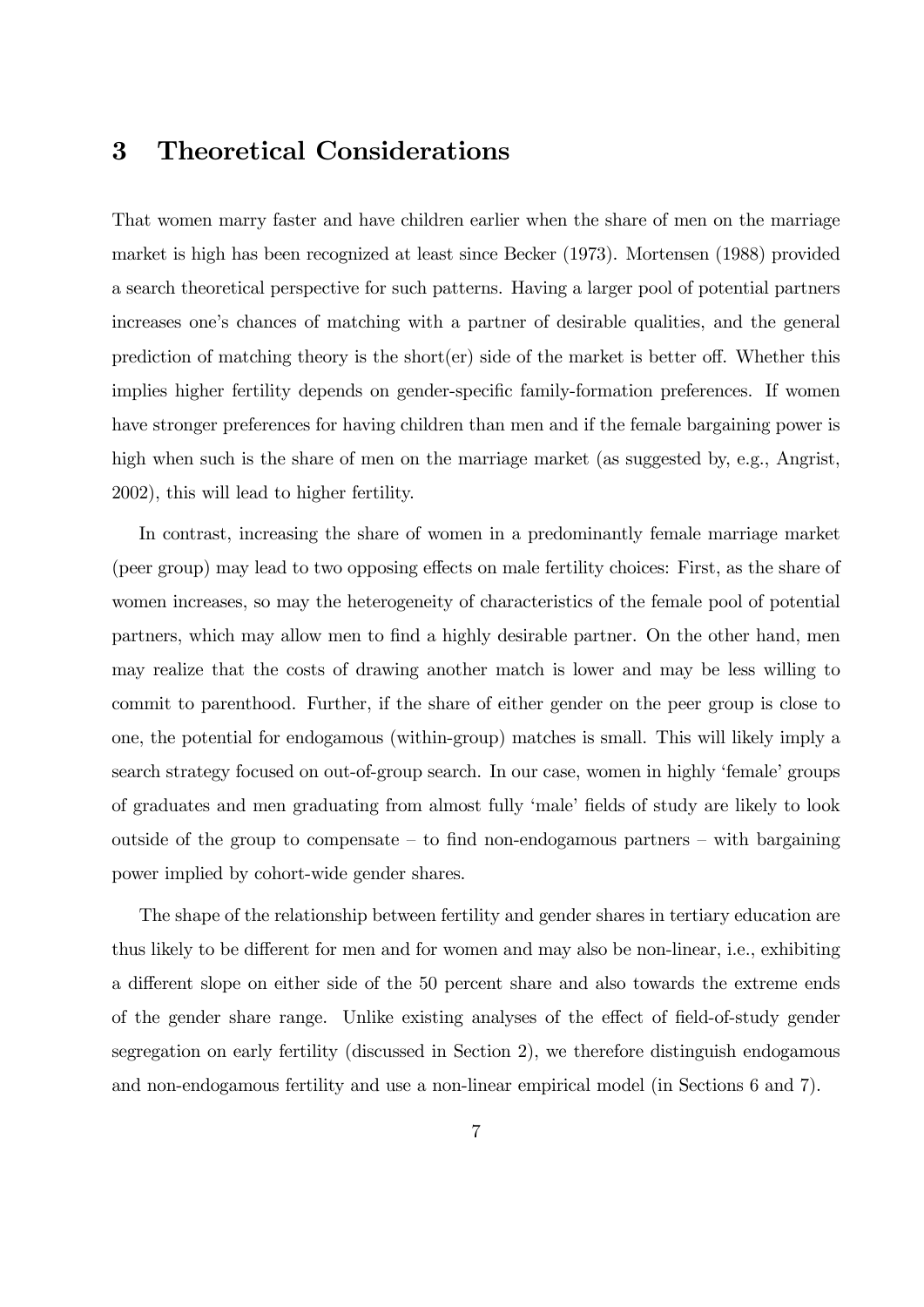#### 4 Data Sources

To measure the gender composition of tertiary-level graduates by Öeld of study, we use country population statistics for ISCED education levels 5 and 6 compiled by the Data Centre of the UNESCO Institute for Statistics (UIS). The data cover eight Öelds of study (Education, Humanities, Social Sciences, Science, Engineering, Agriculture, Health, and Services) for 29 European countries from 1998 to 2010. After excluding countries with less than 6 years of information, the data allow us, in Section 5, to describe the recent evolution of gender segregation across fields of study in 23 EU countries using more than two thousand countryyear-field of study group observations.<sup>9</sup>

Next, we merge the UIS data on the gender composition of fields of study groups with information from the EU Labour Force Survey (LFS) on tertiary graduates and their fertility in 19 EU countries. Specifically, we employ the 2012 release of the EU LFS covering reference years 2003 to 2011, when information on field of study is available in the data, and use information on individuals with ISCED education levels 5 and 6 who graduated between the ages of 20 and 44. The share of sampled individuals with missing data values generally does not exceed 5% in any of the country-year data cells. Fertility information for the sampled individuals is merged with UIS population statistics on the gender composition of tertiary education at the level of graduation year, country, and field of study, and the merged data are used in Section 7 to study the effect of the gender composition of one's group on fertility.

Several features of our data deserve to be mentioned. First, this appears to be the first data combining extensive panel information on the gender composition of fields of study with fertility measures. Second, we use data on graduates, which means that observed patterns

<sup>&</sup>lt;sup>9</sup>The Data Appendix provides details on all our data sources and procedures, in particular on how missing data cells were treated in our analysis. We also note that the same data submitted by the national authorities to UNESCO, which harmonizes these statistics over time, are also submitted to the OECD. However, as the data department of the OECD (OECD.Stat) confirmed in private conversations with us, the OECD data should not be used to track the time evolution of segregation by field of study since the OECD makes no attempt to harmonize statistics submitted by national authorities over time.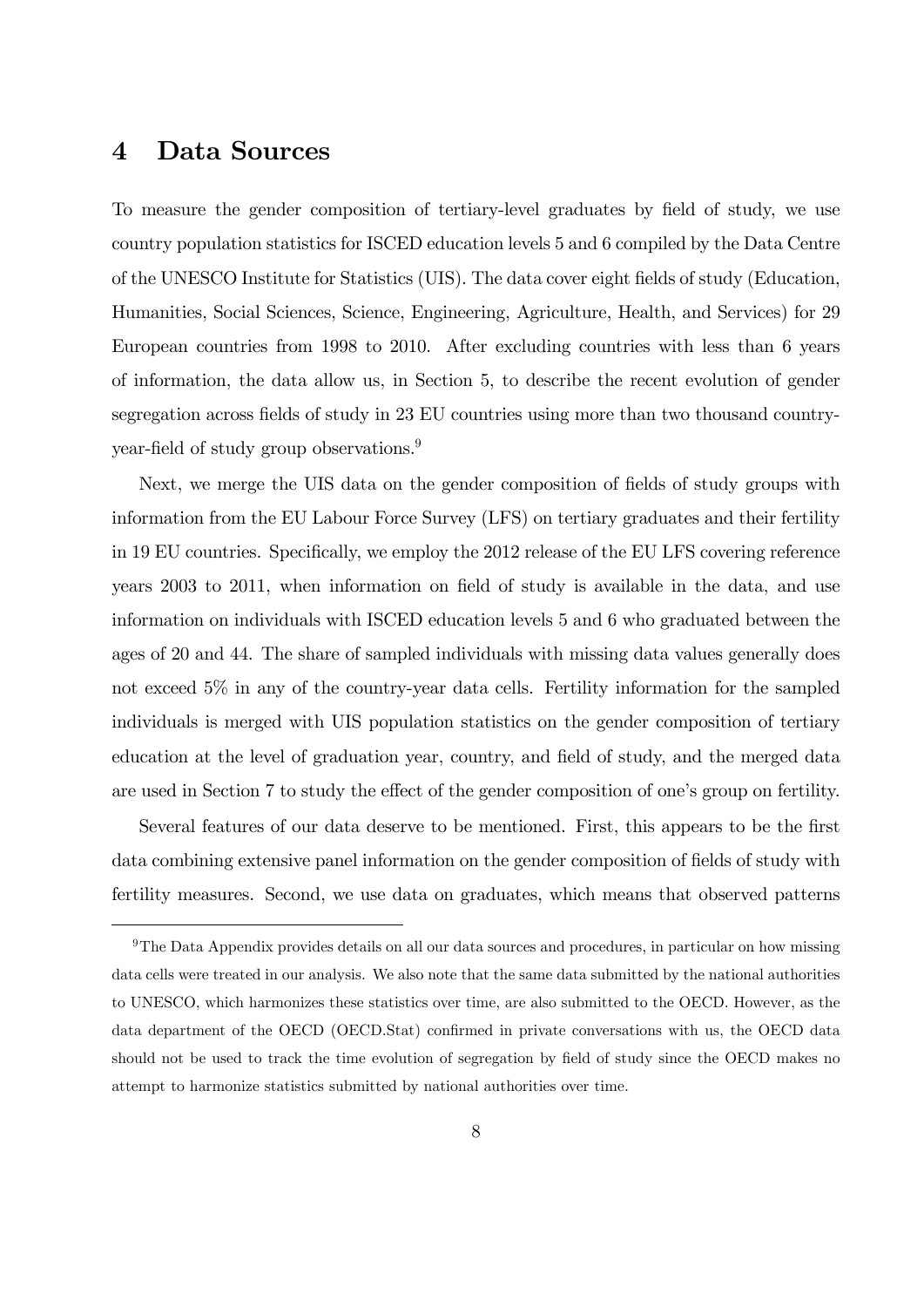of sex segregation reflect gender differences in both initial choices of field of study and in the completion rates (Alon and Gelbgiser, 2011). Third, unlike in, for example, Wei and Zhang  $(2011)$ , our gender shares are not estimated off survey data and are therefore not affected by sampling error that could lead to attenuation biases in regression estimation (Aydemir and Borjas, 2011).

Our analysis could be affected by a different source of measurement error, however, namely by potential differences in the coding of education in the two data sources. To verify that both data collection efforts use the same coding of education fields, we have correlated the UIS population shares of women in each year-country-field cell with those measured with sampling error in the LFS. The correlation (measured at the individual-data level) is 0.97. When we measured this correlation separately for our eight fields of education, the small field of Services (800) was a clear outlier with a correlation of only 0.33 (the median correlation across the other fields being 0.83). In a robustness check, we therefore drop this field from the regression analysis.

#### 5 Segregation Evolution

During the first decade of the 21st century, the share of women in higher education graduates has increased in most, but not all, of the 23 EU countries covered by the UIS data, as Fig. 1 attests.<sup>10</sup> The share of female graduates varies from a low of 40 percent in Switzerland in the early 2000s to about 70 percent in the Baltic countries recently. While the share rose by about ten percentage points in seven countries including, e.g., Germany and Slovakia, it declined in Portugal and changed little in France, Spain, or the UK. The overall share of female graduates across all of these countries rose from 55% to 58% between 2000 and 2010.

As shown in Fig. 2, the increasing share of female graduates means that most fields of study with above-parity shares of women (at the level of all of our 23 countries) as of 2000

 $10$ The figure is based on 2,208 country-year-field observations, of which 220 missing values and outliers were imputed using neighboring years. See the Appendix for details.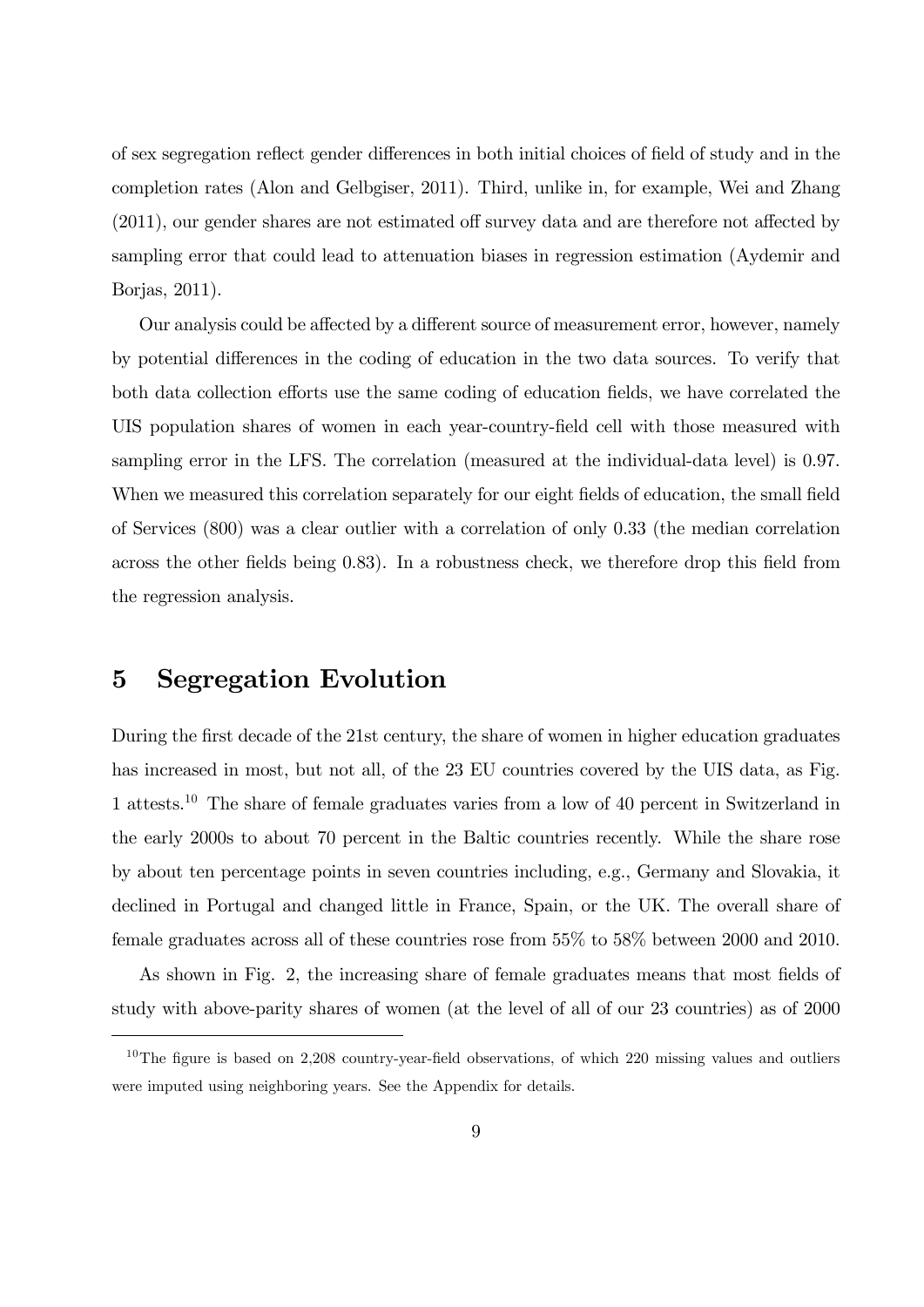Figure 1: Percentage of Women in Tertiary Graduates by Country

 $40 -$ 60  $80<sup>1</sup>$  $40<sup>°</sup>$ 60 80  $40 -$ 60 80  $40<sup>1</sup>$ 60 80  $40$  $60$ 80 2000 2005 2010 2000 2005 2010 2000 2005 2010 2000 2005 2010 2000 2005 2010 AT BE BE BG CH CH CZ DE DK EE ES FI FR HU IE IT LT LV NL NO PT SE SI SK UK Year

Note: Graduates with tertiary-level education (ISCED level 5 and 6) from eight fields of study (see Fig 2).

have actually witnessed further increases in their share of female students. Among fields with low initial shares of women, Engineering and Agriculture move toward parity while no such change occurs in Science. These simple statistics suggest segregation across fields of study is not generally declining.

To quantify the change in the extent of higher-education field-of-study gender segregation at the country level, we apply the widely used Duncan segregation index (Duncan and Duncan, 1955). For a given country c and year t, the index is defined as follows:

$$
D_{ct} = \frac{100}{2} \sum_{f=1}^{8} \left| \frac{M_{fct}}{M_{ct}} - \frac{F_{fct}}{F_{ct}} \right|,
$$

where  $M_{fct}$  denotes the number of males in a field of study f,  $F_{fct}$  is the corresponding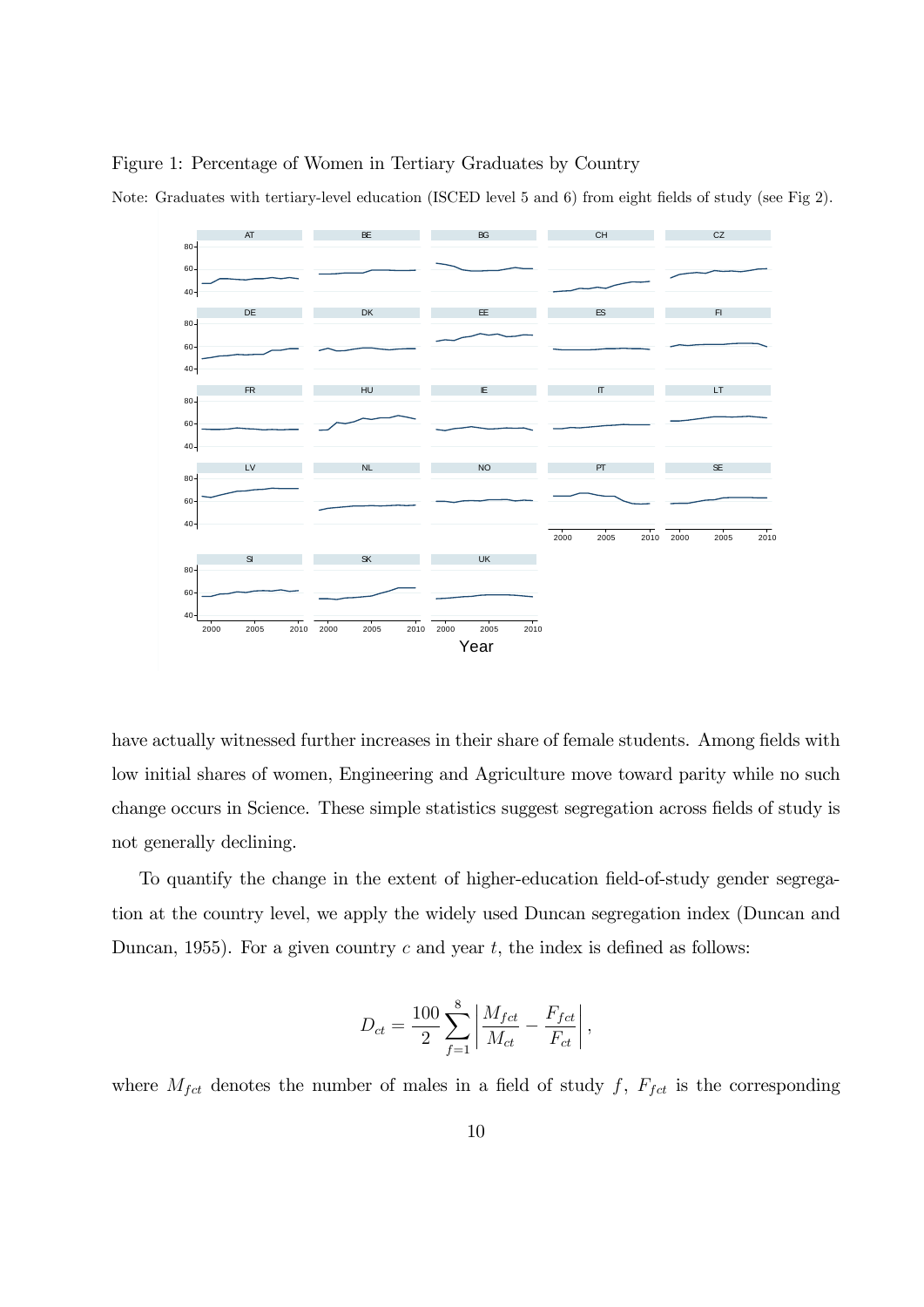#### Figure 2: Percentage of Women in Tertiary Graduates by Field



Note: The share of women by field on the total sum of graduates from the 23 EU countries of Fig 1.

number of females in a group, and where  $M_{ct}$  and  $F_{ct}$  represent the total number of males and females in higher education, respectively. The index can be interpreted as reflecting the percentage share of the total body of graduates that would have to change the Öeld of study in order to equalize the gender composition across fields; it ranges between 100 (complete segregation) and 0 (complete integration).

Figure 3 shows Duncan segregation index values calculated for each country in 2000 and in 2010 (or in the nearest available year) against the 45-degree line. It implies that there has been little systematic change in the extent of field-of-study higher-education segregation at the EU level over this decade. Segregation has increased in countries witnessing both a rise (Estonia) and a decline (Portugal) in the share of female graduates. The group of countries experiencing a decline in segregation is similarly heterogenous in terms of the overall gender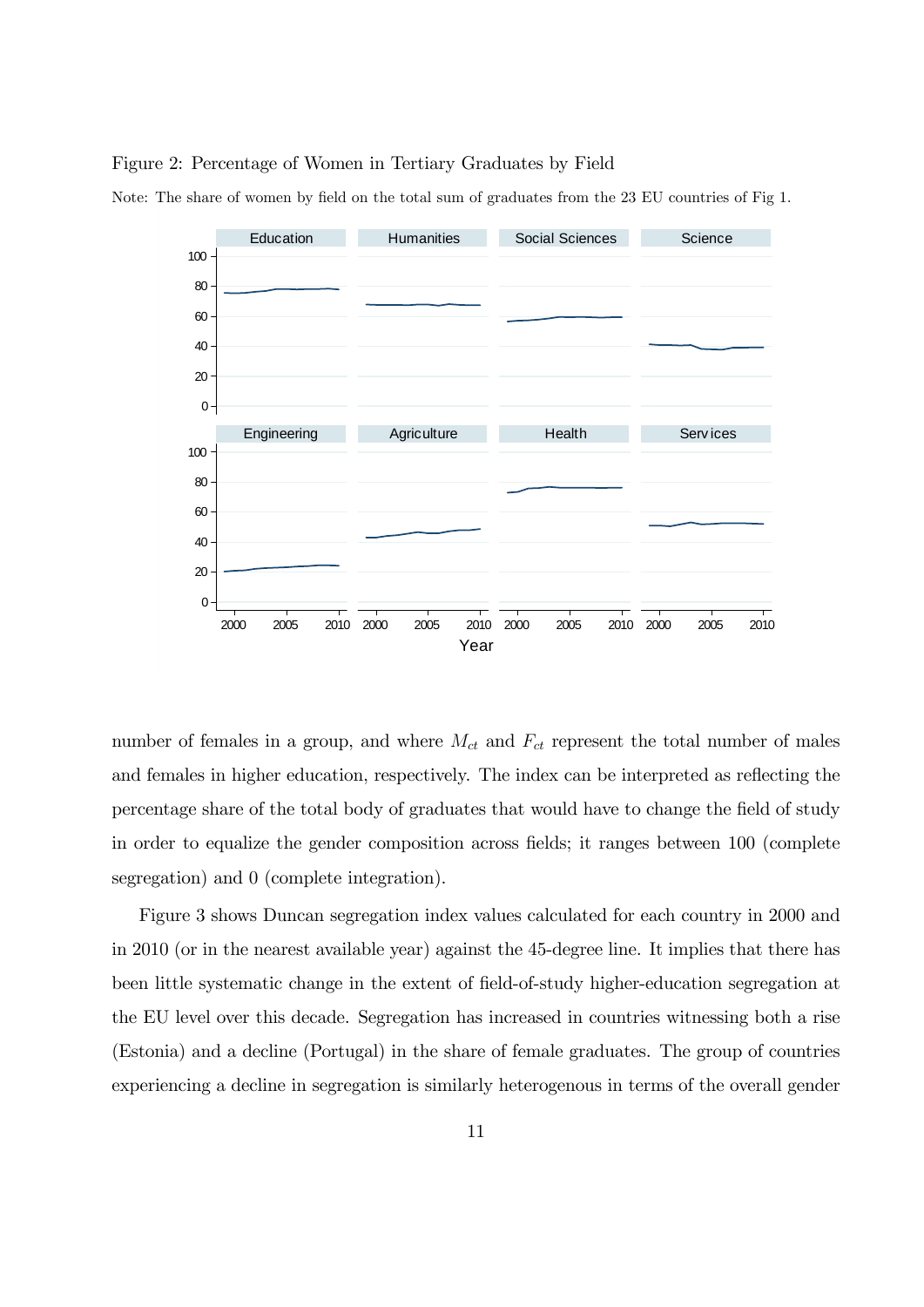Figure 3: Field-of-Study Gender Segregation, 2000 and 2010

Note: The Duncan segregation index in 2010 (2009 in BE, FR, PT, SI and 2008 in IT) and 2000 (1999 in IE, IT, SI and 2001 in HU, UK).



share developments. Summarizing the segregation index changes across the 23 countries using an average of country-specific index values weighted by the country-specific number of tertiary-level graduates, the overall extent of field-of-study gender segregation changed from 30% in 2000 to 29% in 2010.

Thus the main conclusion of this section is that the overall extent of gender segregation by field of study has not changed significantly between 2000 and 2010. Yet, there is much change in the gender composition of fields of study at the country-field level. Our next goal is thus to ask whether the changing gender composition of fields of study can explain fertility patterns among recent tertiary graduates. In the next section, we introduce the econometric specifications used in the fertility analysis, which is presented in Section 7.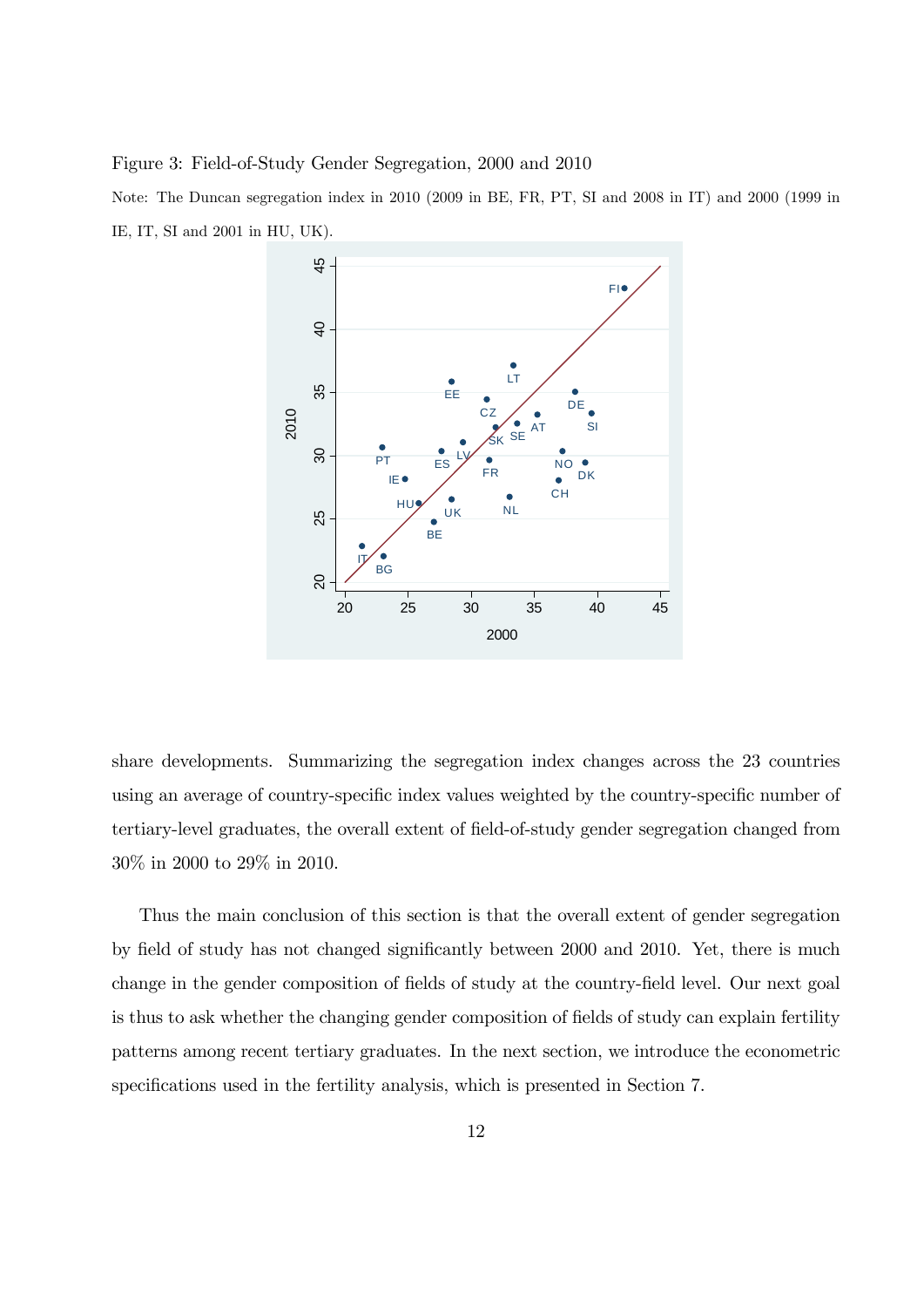### 6 Econometric Methodology

We use individual-level data to measure the impact of the changing gender composition of fields of study on early fertility choices of tertiary graduates. Yet, the mechanism we test for operates at the group level defined by country, field of study, and graduation year. In order to reflect the group-level nature (degrees of freedom) of the estimation, we follow the two-stage procedure suggested by Donald and Lang (2007) separately for each gender.<sup>11</sup>

In the first step, we aggregate the individual-level EU LFS fertility data to the relevant country-Öeld-graduation year group level whilst controlling for any age compositional and survey year effects, thus abstracting in our analysis from any EU-wide trends in fertility as well as potential survey-round-specific data issues. Specifically, we aggregate individual fertility measured as the presence of first childbirth at the most one year prior to and within five years after graduation<sup>12</sup> using the following least squares regression

$$
y_{icfts} = \omega_{cft} + \beta age_{icfts} + \gamma_s + \varepsilon_{icfts},\tag{1}
$$

where  $y_{icfts} = 1$  if a first child was born to individual i from country c, who graduated from field of study f in year t, and who was interviewed in a survey conducted in year s and  $y_{ictts} = 0$  otherwise;  $\omega_{cft}$  are the country by field of education by year of graduation fixed effects, age<sub>icfts</sub> is the age of the individual at graduation, and  $\gamma_s$  are the survey-year fixed effects.<sup>13</sup> As the outcome variable is censored for individuals who graduated less than five years ago, we focus only on individuals who are at least 5 years out of school such that the last graduation year in our estimation-ready sample is 2006.

<sup>&</sup>lt;sup>11</sup>All of our regression analysis is conducted separately for each gender. However, to simplify the exposition of the analysis, we drop the gender subscript from the regression specifications presented in this section.

 $12$ We do not observe the exact age of the child, only a three-year age range and use the mid-point of the age interval as our age proxy to compare with the year of graduation. This implies that a small random part of the children we classify as born within Öve years after and one year before graduation are, in fact, born in the two years adjacent to this interval.

 $13$ The regression is estimated without a constant (with a full set of fixed effects) and with age demeaned.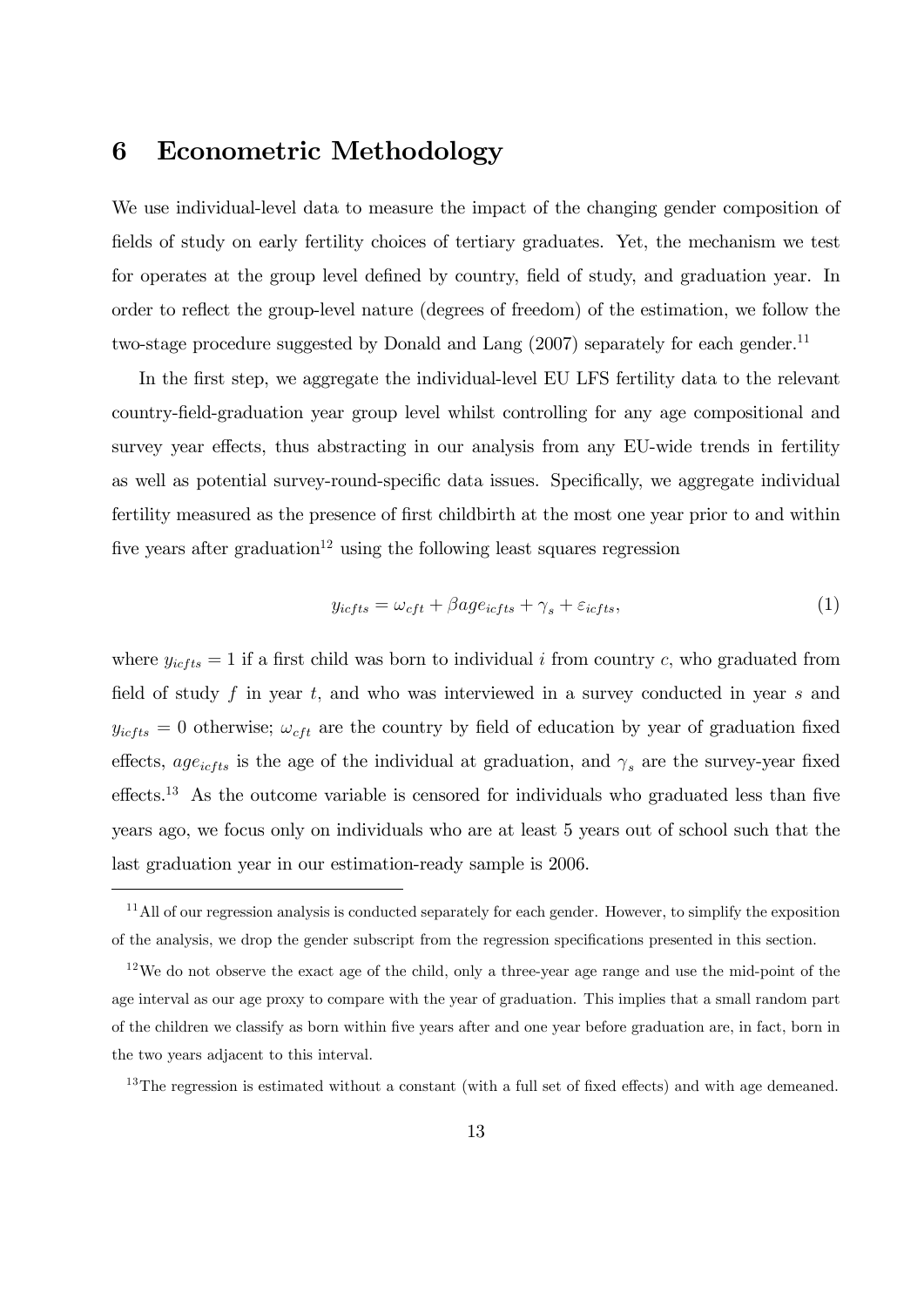In the second stage, we relate the fertility aggregates from the first stage, i.e., the estimated fixed effects  $\widehat{\omega_{cft}}$ , to the share of women and other control variables measured at country by field of education by graduation year level. The theory discussion in Section 3 implies that the share of women may have a non-linear effect on early fertility. We therefore estimate the second-stage relationship using a semi-parametric regression in which the key variable of interest – the share of women on a field-of-study group – enters non-parametrically. We also control (parametrically, using a linear specification) for the size of the group (the total number of graduates) and a set of fixed effects corresponding to our identification strategy.<sup>14</sup>

Our country-year-Öeld of study panel data allow us to impose conservative identifying assumptions. We can ask about the effect of the gender composition within the field of study on early fertility whilst assuming that the sorting into fields of study based on profamily preferences is the same across our 19 EU countries but allow for country-specific time evolution of fertility, which could be potentially correlated with the country-specific time evolution of the share of women in tertiary education. Alternatively, we can assume that there are no country-specific time shocks to fertility (on top of the EU-wide common evolution, which we control for in equation  $(1)$  and allow for country-specific sorting into fields of study based on pro-family preferences that could be potentially correlated with fieldof-study differences in the representation of women across countries. The two alternative specifications corresponding to these two identification assumptions are presented in the following two equations: In equation (2), we condition on country by field of education ( $\delta_{cf}$ ) and graduation year  $(\delta_t)$  fixed effects, while in equation (3), we use country by graduation year  $(\delta_{ct})$  and field of education  $(\delta_f)$  fixed effects:

$$
\widehat{\omega_{cft}} = \alpha_0 + \alpha_1 ln(graduates_{cft}) + \delta_{cf} + \delta_t + \Gamma(fshare_{cft}) + \nu_{cft},\tag{2}
$$

$$
\widehat{\omega_{cft}} = \alpha_0 + \alpha_1 ln(graduates_{cft}) + \delta_{ct} + \delta_f + \Gamma(fshare_{cft}) + \nu_{cft}.
$$
\n(3)

<sup>&</sup>lt;sup>14</sup>We use the **semipar.ado** command in Stata, which implements the double residual estimator proposed by Robinson (1988), with the Epanechnikov kernel.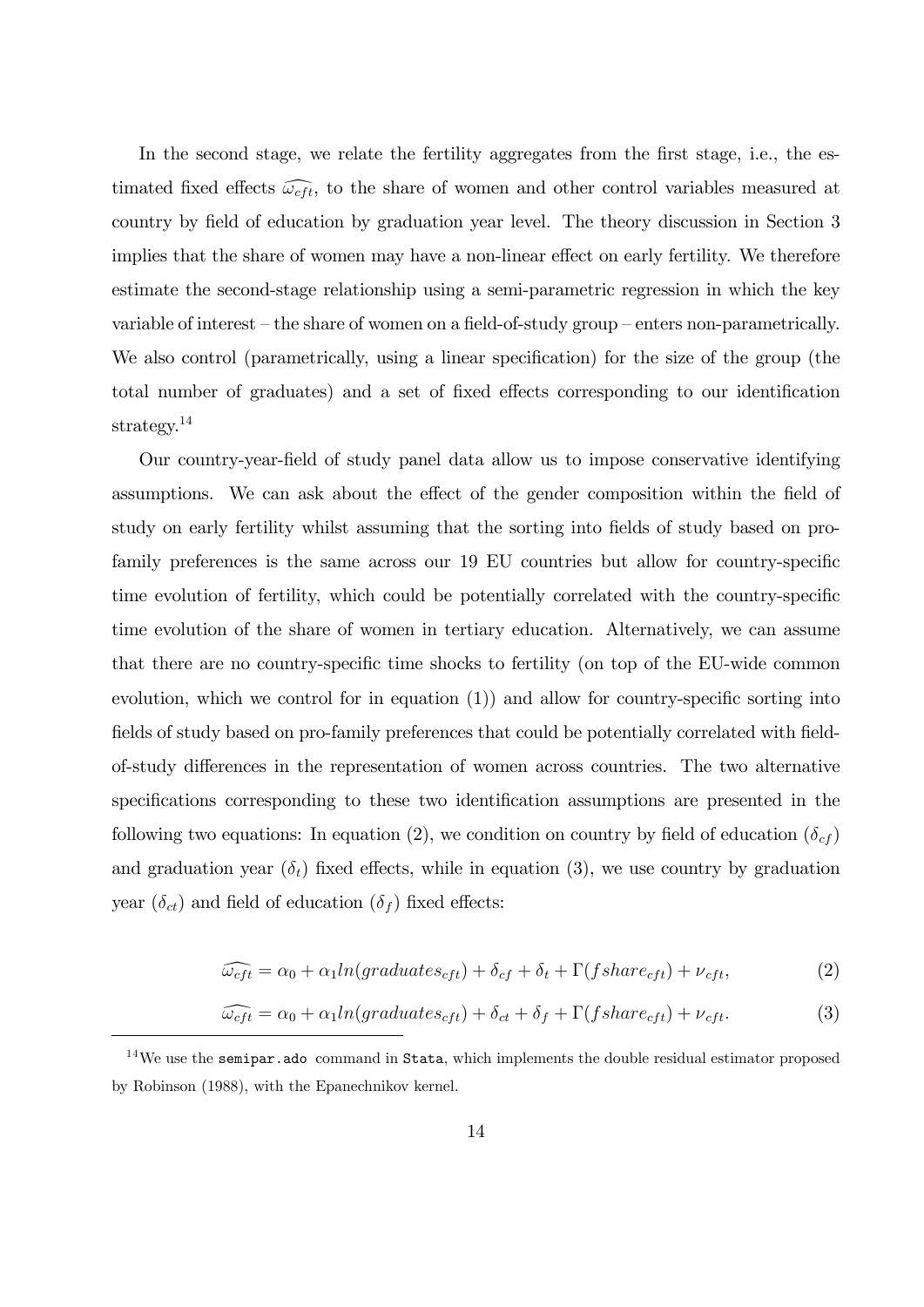In both equations,  $ln(qr_0/dt)$  is the logarithm of the total number of graduates in a given country, field of education, and graduation year;  $fshare_{cft}$  is the share of women among graduates in a given country, field of education, and graduation year; and where  $\Gamma(.)$ is an unknown function estimated non-parametrically.

Equations  $(2)$  and  $(3)$ , together with equation  $(1)$ , can be thought of as corresponding to a production function aggregating the number of men and women in a group into a single factor affecting fertility. We measure the gender composition of peer groups using the share of women as opposed to the sex ratio—the ratio of men to women. Angrist  $(2002)$  is a prominent example of a study of matching on marriage markets that uses the sex ratio. He analyzes situations where the share of men and women is not too far from balanced. In his specification of a matching function, the logarithm of the sex ratio can thus be approximated with a linear term. Given the wide variation in gender shares across the field-of-study groups presented in Section 5 and the theoretical arguments supporting non-linear effects, this strategy is not attractive in our case. Studies of workplace segregation effects, which also work with variation in the share of women that ranges almost from 0 to 1, also typically condition on the share of women, not on the sex ratio.<sup>15</sup>

#### 7 Fertility Analysis

In Section 5, we illustrated that there is much variation in the gender composition of peer groups across the three principle dimensions of our data, namely year, country, and field of study.<sup>16</sup> In this section, we ask about the potential effect of this variation on early fertility patterns. We measure early fertility based on the presence of first childbirth at most one

<sup>&</sup>lt;sup>15</sup>See, e.g., Svarer (2007) and McKinnish (2007) for studies of divorce patterns and Macpherson and Hirsh (1995) or Baker and Fortin (2001) for work on the gender wage gap. There are also matching studies that use the shares of demographic groups as their main explanatory variable (e.g., Fletcher et al., 2013).

<sup>&</sup>lt;sup>16</sup> Figures 6 and 7 in the Appendix document that much of this variation is independent of the increasing size of higher education. In other words, there is variation in gender shares conditional on the growing size of the field-of-study peer groups.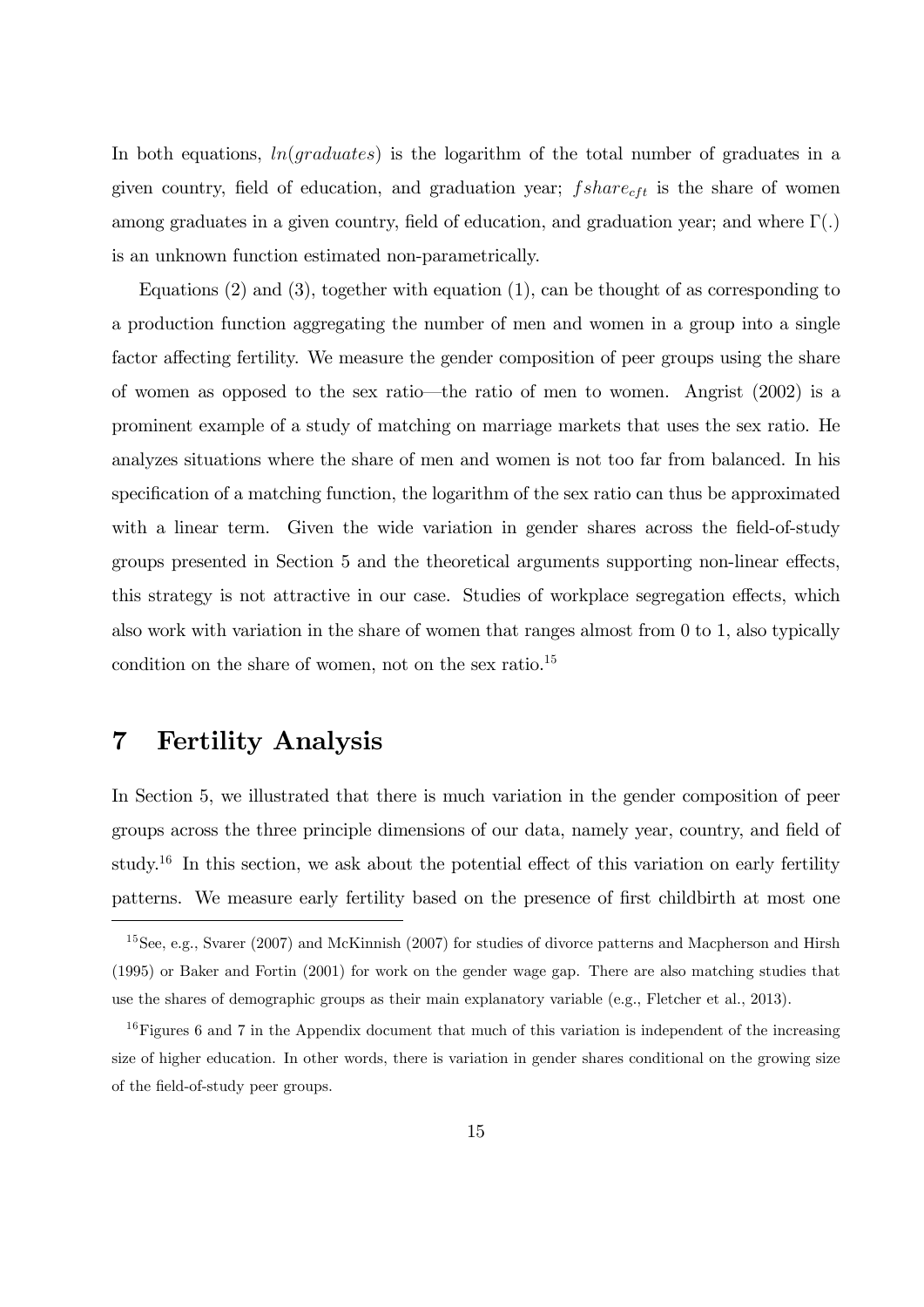year prior to and within Öve years after graduation. In our EU LFS data covering nineteen countries, 60% of children born to a parent with tertiary education who graduated in 2000 were born within this interval.<sup>17</sup> Our sample countries differ dramatically in the evolution of early fertility of tertiary graduates. In three (Öve) out of the nineteen countries covered by the merged UIS-LFS data, female (male) fertility rates have changed on average by more than 1.4 of a percentage point a year with several countries experiencing strong growth and several others sizeable declines.<sup>18</sup>

Our goal in this section is to Önd out the extent to which the positive association between the 'femaleness' of a field-of-study group and fertility uncovered in earlier work is driven by an impact of the gender shares in tertiary education peer groups on fertility. Specifically, to provide insight into this nexus, we estimate specifications  $(2)$  and  $(3)$ , which are non-nested with respect to each other such that we cannot formally test their validity. Given the firstorder differences in country-specific fertility trends, our preferred specification corresponds to equation  $(3)$ , which allows for country-specific evolution of fertility. We therefore ask how robust the positive association between fertility and gender shares is to conditioning on the stable part of the selection of students with strong pro-family preferences into highly 'female' fields of study. Within robustness analysis, we compare the key estimated parameters across the two available identification approaches to assess the sensitivity of our results to either the allowing for different pro-family preferences of students in a given field of study in different countries or for different evolutions of overall fertility across different countries.

Our (2nd stage) outcome measures correspond to fertility group aggregates (at countryyear-field of study level) estimated in equation  $(1)$  using data on 92, 154 female graduates

<sup>&</sup>lt;sup>17</sup>This share is similar to that found by Herr (2012) for the U.S. Similar to, e.g., van Bavel (2010), we exclude from this calculation, and our subsequent analysis, those who already had children before our fertility window, in which one can expect fertility decisions to be affected by gender composition of peer groups.

<sup>&</sup>lt;sup>18</sup>The average rate of fertility change is measured using a time trend coefficient. However, that fertility rate evolutions differ dramatically follows both from estimated time trends for each country and gender and from the 2010-2000 change in fertility.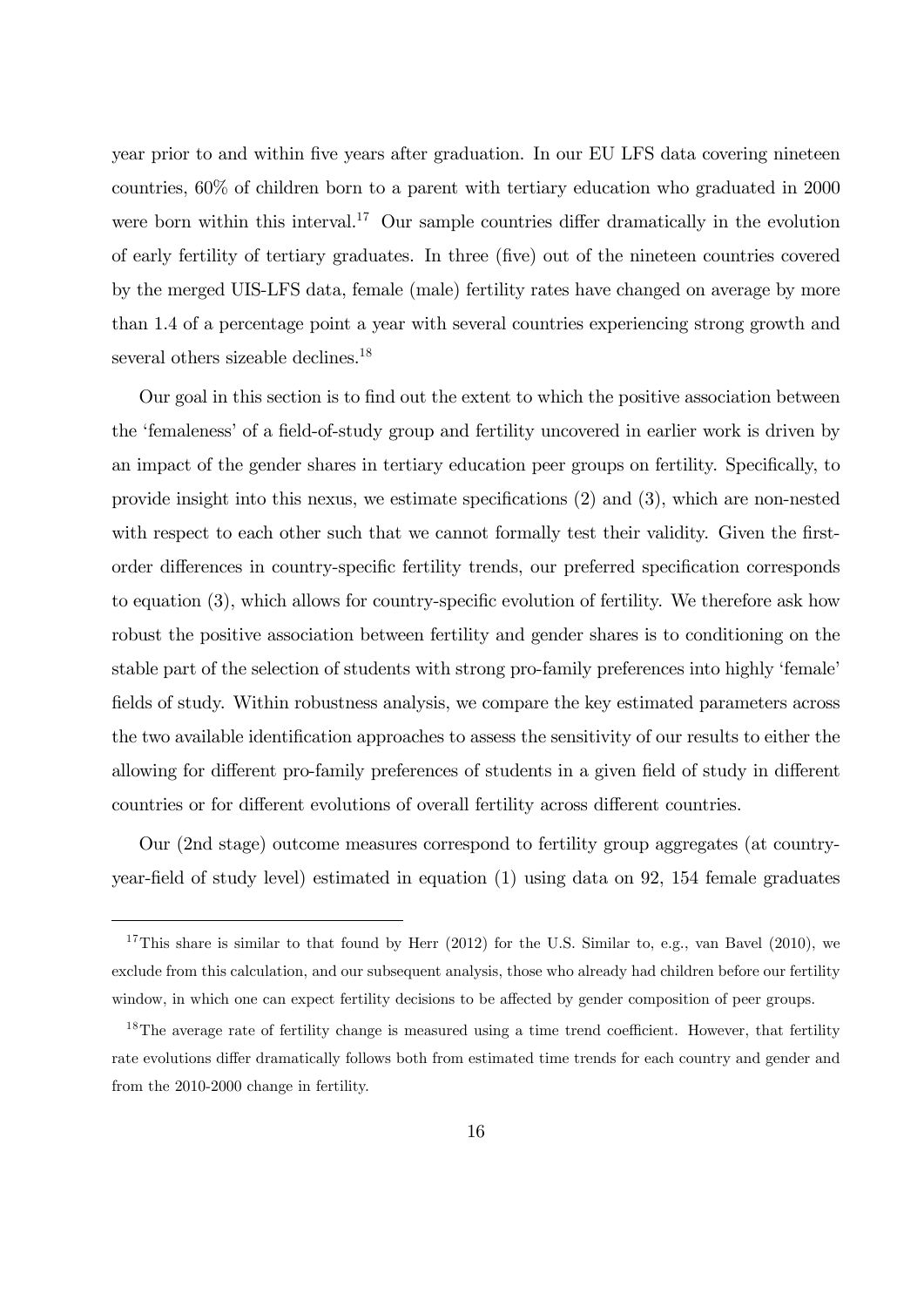Figure 4: Effects of Share of Women in Group on Fertility Conditional on Country-Year and Field-of-Study Fixed Effects

Note: Based on groups (field-of-study by country by year) with at least 10 individuals. The share of women corresponds to one's year of graduation.  $95\%$  confidence intervals are plotted together with the non-parametrically estimated effects.



and 72,795 male graduates from 156 country-reference year LFS samples graduating between 1998 and  $2006<sup>19</sup>$  We have available 2,103 country-graduation year-field of education data cells: 1,058 for women and 1,045 for men.

In our first analysis, we confirm the earlier findings of a positive relationship between the share of women on a field of study in tertiary education and fertility. This is born out in the two left-side graphs of Figure 4, which rely, in large part, on cross-field of study comparisons

<sup>&</sup>lt;sup>19</sup>The coefficients for age at graduation from equation (1) are presented in the Appendix Table 2.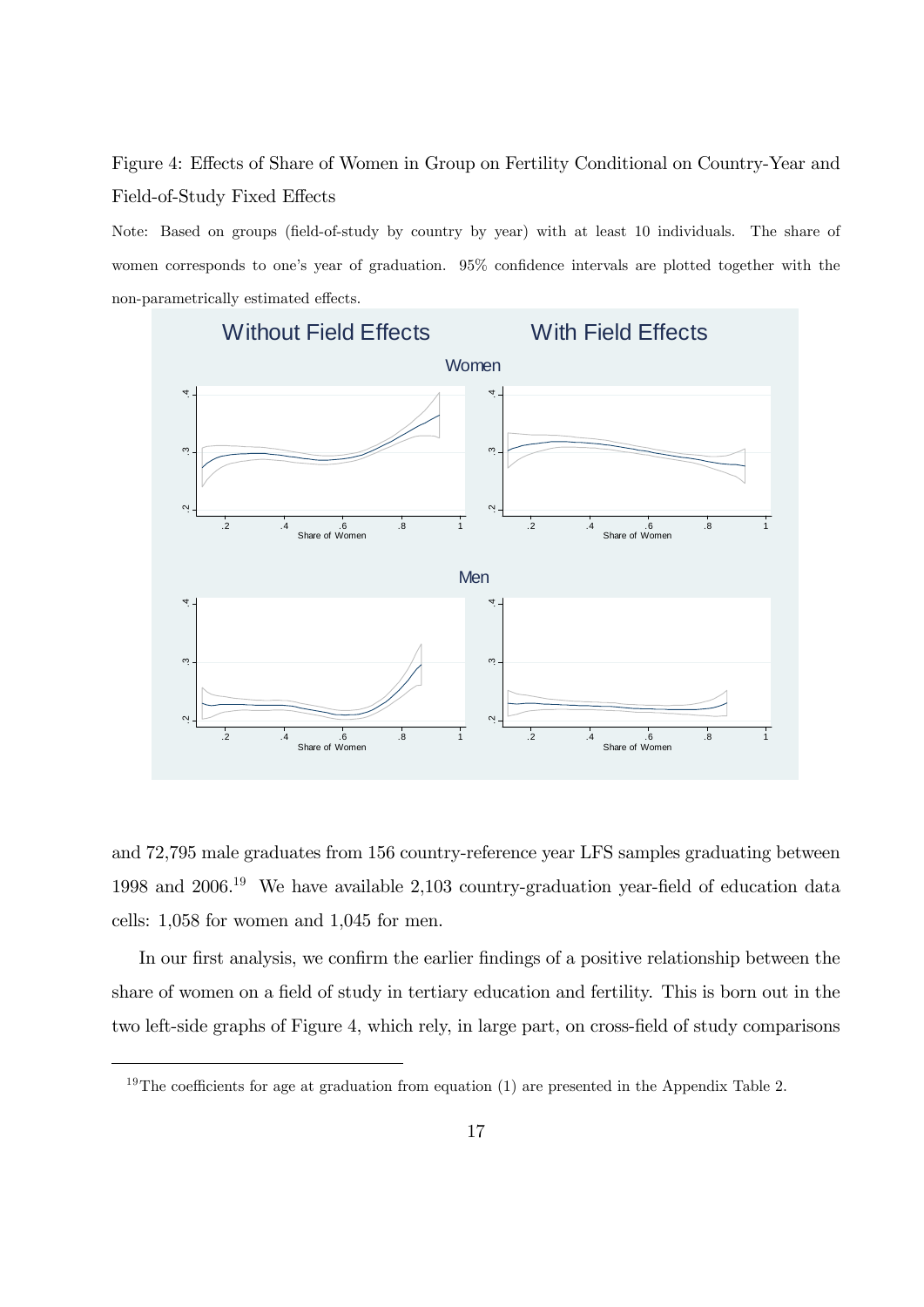as they are based on estimating equation  $(3)$  separately for each gender without the field-ofstudy fixed effects  $(\delta_f)$ . The plotted lines correspond to the estimated non-parametric effects of the share of women in a field-of-study peer group on fertility;<sup>20</sup> they suggest fertility is high in highly 'female' fields of study. In contrast, the right two graphs of the Figure, which are also based on estimating equation  $(3)$  but this time with field-of-study fixed effects included, i.e., based on difference-in-differences comparisons, suggest a starkly different picture—one of only a limited effect of gender composition of field-of-study groups on fertility.<sup>21</sup>

Next, we decompose the effects on overall fertility from the two right-side graphs of Figure 4 into their endogamous and non-endogamous parts. Figure 5, which is also based on estimating equation (3) separately for each gender, plots the estimated non-parametric effects of the share of women in a field-of-study peer group on two types of fertility outcomes: endogamous first childbirth and non-endogamous first childbirth. An endogamous child is a child born to a tertiary-educated couple<sup>22</sup> who graduated from the same field of study within at most Öve years from each other. A non-endogamous child is born either to a couple where one of the parents is not tertiary educated or to a tertiary-educated couple who graduated from different fields of study or from the same field of study more than five years apart. The summary fertility outcome used in Figure 4 includes not only childbirths identified as endogamous or non-endogamous, but also any children born to individuals without a partner and (the few cases of) individuals with a partner but with missing information about spouses level of education, field of study, or year of graduation.<sup>23</sup>

 $20$ These estimated effects would correspond to predicted fertility levels if one were to add the effect of mean groups size and the estimated fixed effect coefficients from equation  $(3)$ .

 $21$ The top-right graph suggests early female fertility is decreasing as the share of women increases, but the magnitude of this decline is small, and it is not robust to some of the robustness checks we perform below.

 $22$ We define partners (couples) using the EU LFS data, which record the presence of "spouses or cohabiting" partners in the same household."

<sup>&</sup>lt;sup>23</sup>Table 1 in the Appendix shows average fertility rates in our data for the 2000 graduation cohort (based on the sample used in the estimation presented in Figures 4 and 5) for the three types of fertility and each gender. About one fourth (sixth) of early fertility is endogamous for men (women).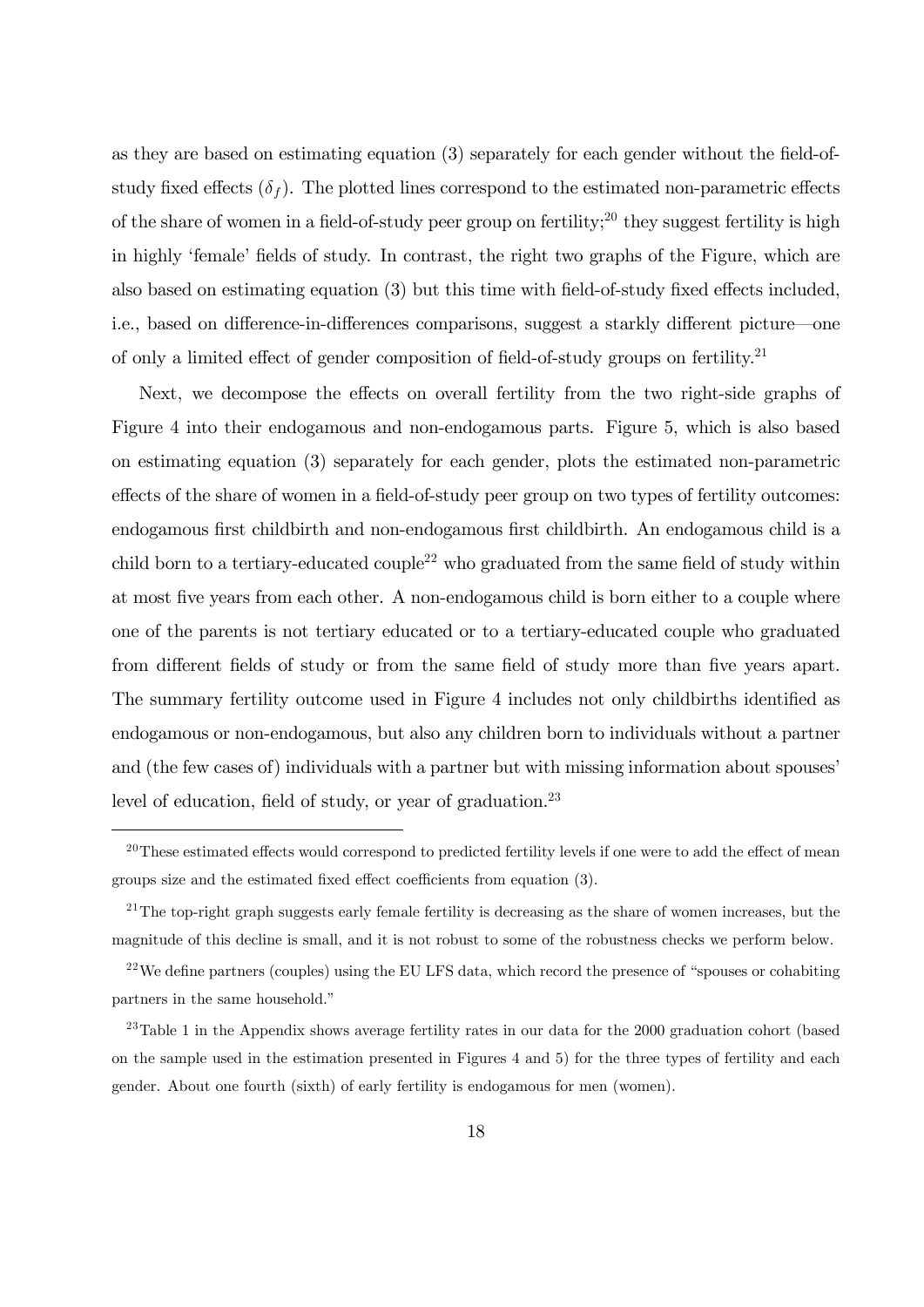Figure 5: Effects of Share of Women in Group on Fertility by Type Conditional on Country-Year and Field-of-Study Fixed Effects

Note: Based on groups (field-of-study by country by year) with at least 10 individuals. The share of women corresponds to one's year of graduation.  $95\%$  confidence intervals are plotted together with the non-parametrically estimated effects.



The estimates shown in Figures 4 and 5 are based on defining peer groups (pools of potential partners for matching into parenthood) as corresponding to all those who graduated in the same year (in the same field of study and country). Finally, since some of our country-graduation year-education field data cells contain only few individuals such that the corresponding fertility rates are quite noisy, our preferred specifications shown in Figures 4 and 5 are based on a sub-sample of data cells with at least  $10$  graduates.<sup>24</sup> There are 773

 $^{24}$ The standard efficiency-improving procedure would be to weight the second-stage regression either with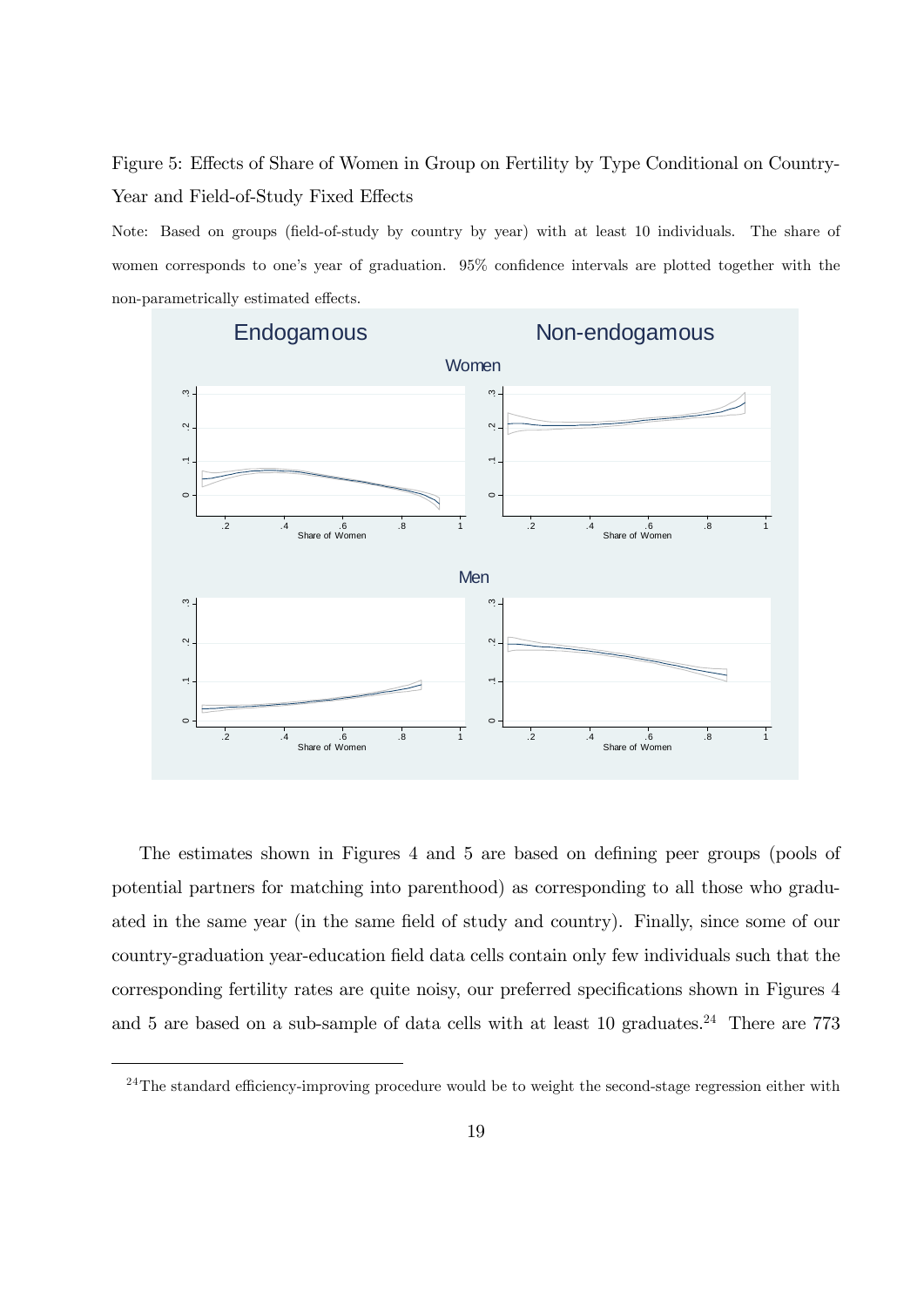such data cells for women and 717 for men.<sup>25</sup>

The two graphs in the left column of Figure 5 paint a consistent story: For men, endogamous fertility is higher when the share of men is lower, and endogamous fertility of women declines, as expected, when the share of women increases, at least when the share of women is above one-third. These 'mirror' effects can be simply explained as corresponding to the availability of potential partners in the group. Interestingly, when the share of women is below one-third, endogamous fertility of women actually increases with the share of women although the estimated fertility slope is noisier here.<sup>26</sup>

If women had higher preference for (endogamous) fertility than men, one may expect endogamous fertility of women to increase faster as their share declines to low levels, i.e., as they presumably gain bargaining power, compared to the change in male endogamous fertility corresponding to the shares of men declining to similarly low levels. However, our results are not supportive of this hypothesis. First, when the share of each gender is above one-third, the slopes of the endogamous fertility functions are fully similar across the two genders. Second, endogamous fertility of women is actually not higher when their share is particularly low. It may be that their bargaining power does not increase when their shares are low because most men in the group have focused their search for partners outside of the group. However, if male fertility preferences were lower than female, one would expect the male endogamous fertility effect to be flat when the share of men declines to very low levels,

the inverse of the square-root of the variance of the fixed effects estimated in the first stage (Donald and Lang, 2007) or, preferrably, by the exact variance of the outcome variable, which in this case is binomial (Aydemir and Borjas, 2011). However, the latter approach would result in dropping those data cells, small or large, that have fertility rates equal to zero or one. Not only would this lead to a substantial reduction in the sample size, this would induce sample selection based on the outcome variable. Hence, we choose to reflect variance in the outcome measure using cell size only.

 $25$ Within this sub-sample, the mean (median) size of a data cell is 89 (46) individuals for women and 75 (37) for men.

 $26$ On the other hand, this feature of our estimates is quite robust to the several specification checks we perform below.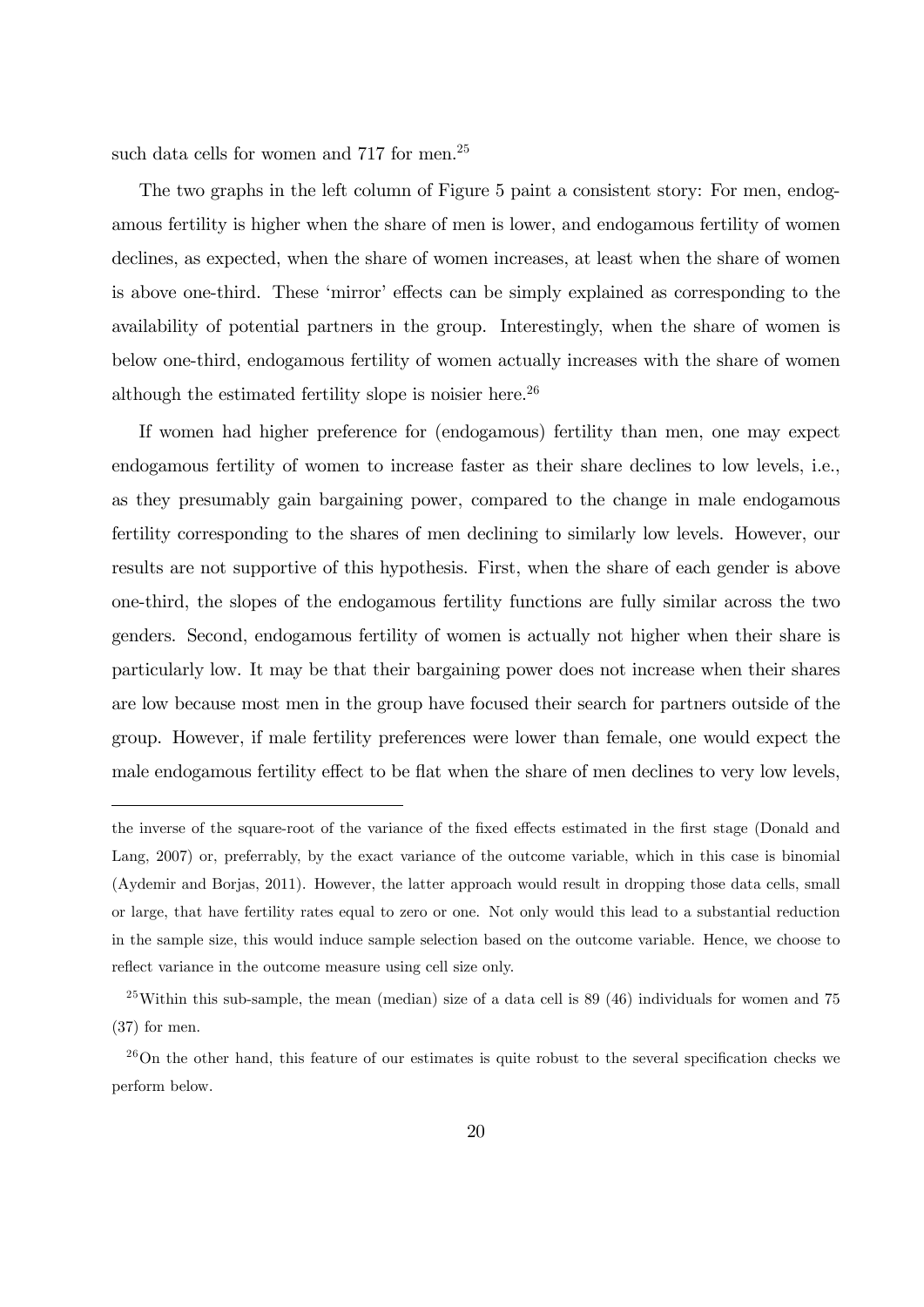and this is not the case either. On the other hand, the increasing endogamous fertility of men when the share of women approaches 100 percent is consistent with women continuing their search inside group even in almost fully 'female' groups. In short, our evidence is consistent with similar pro-family preferences of men and women and with partner availability being the key driver of endogamous fertility for both genders.

Given the effects of the availability of partners on endogamous fertility and the low impact of gender composition of peer groups on overall fertility shown in Figure 4, it is natural to expect that those faced with a highly gender unbalanced peer group manage to compensate for the lack of suitable potential partners in the group by successfully forming non-endogamous parenthood matches. The right column graphs of Figure 5 bear this out for both genders. Our fertility decomposition thus provides an underlying mechanism for the low impact of gender composition of peer groups on overall fertility shown in Figure 4.

In sum, we find that the high fertility rates in highly 'female' fields of study observed in earlier work are not robust to difference-in-differences comparisons. We uncover only a limited effect of changing gender composition on fertility. For women, overall early fertility is highest when women represent about a third of the group, and fertility may be particularly low in almost fully 'female' groups although the estimates are noisier at both extremes of the 'female' share where there are fewer observations in the data. These effects are small in any case: for women, the maximum/minimum fertility difference (in Figure 4) of about five percentage points corresponds to about one-sixth of the mean overall fertility rate for women in our data. $27$ 

Next, we perform several types of robustness checks. First, there is little sensitivity to using data cells with more than five or more than fifteen (as oppose to more than ten)

<sup>&</sup>lt;sup>27</sup>Other than the share of women in the group, equation (3) contains one other slope parameter: that of the group size. Appendix Table 3 shows the estimated coefficients for the logarithm of the size of each group from specifications corresponding to all three types of fertility. As expected, the group size coefficients are positive for endogamous fertility specifications, where the larger the pools of individuals to be matched, ceteris paribus, the higher the probability that the match occurs.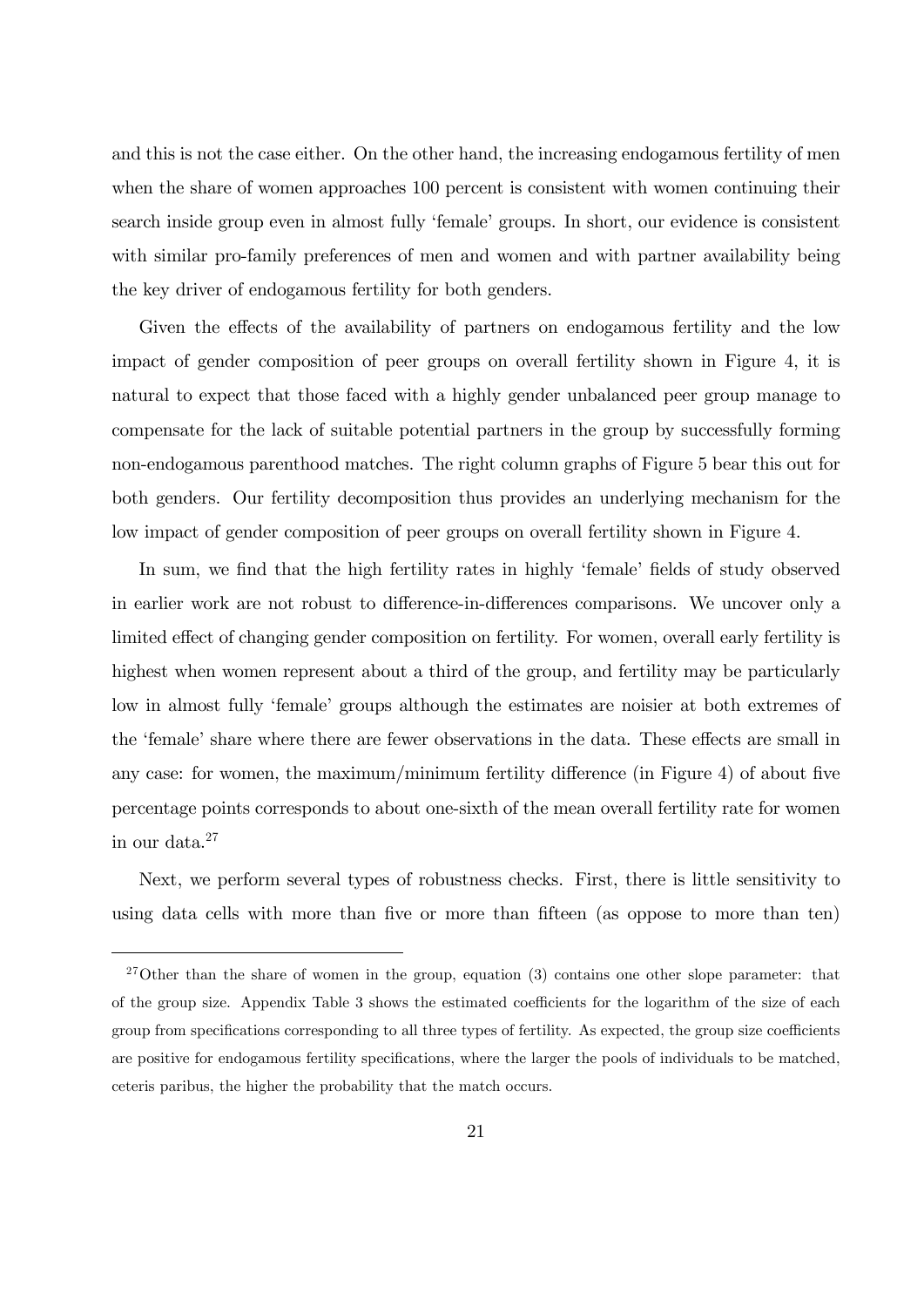individuals.<sup>28</sup> Second, as highlighted in Section 4, there may be measurement error in the assignment of students to field of study in the small field of Services. Hence, we ask whether dropping this field affects the results and find that it has only a small effect. A related issue is whether we may be defining peer groups (pools of potential partners) too broadly in some large fields of study, which may in fact correspond to several effectively distinct sub-fields. We therefore alternatively drop the largest fields of study. Specifically, we order countryfield-of-study groups (summed up across all years and normalized by the total number of graduates in a given country) by size and exclude from the analysis the largest decile. Again, we find only limited sensitivity.<sup>29</sup>

Third, we consider alternative definitions of peer groups in terms of the year of graduation. Our preferred and simplest choice (in Figures 4 and 5) was to pool into a peer group all those who graduated in the same year (and field of study and country). To assess sensitivity to this definition of peer groups, we also define the share of women using a three-year moving window centered around the same graduation year for both genders and, alternatively, using a two-year window shifted forward for men by one year to allow for the fact that within couples, men may be older. $30$  None of these alternatives resulted in quantitatively large changes in the estimates for women, but there is now a discernibly higher overall fertility

 $28$ These results are available in the Appendix Figure 8 based on estimating equation (3) for our three fertility outcomes. All qualitative features of the main results are preserved. Sample size increases to 922 (861) data cells for women (men) when only the cells with fewer than Öve individuals are dropped, and it declines to 668 (606) data cells for women (men) when we alternatively drop cells with fewer than 15 individuals.

 $^{29}$ These results are available in the Appendix Figure 9. The number of data cells used in the estimation is similar for both of these robustness checks at about 700 for women and 650 for men. Dropping large fields of study works further against the traditional finding of higher fertility in higly 'female' fields of study.

<sup>30</sup>The median age gap of partners with endogamous children in our sample (i.e., in partnerships formed within peer groups) is zero years. Further, about 50 % of both women and men with an endogamous partner have a partner whose age is within one year of their own.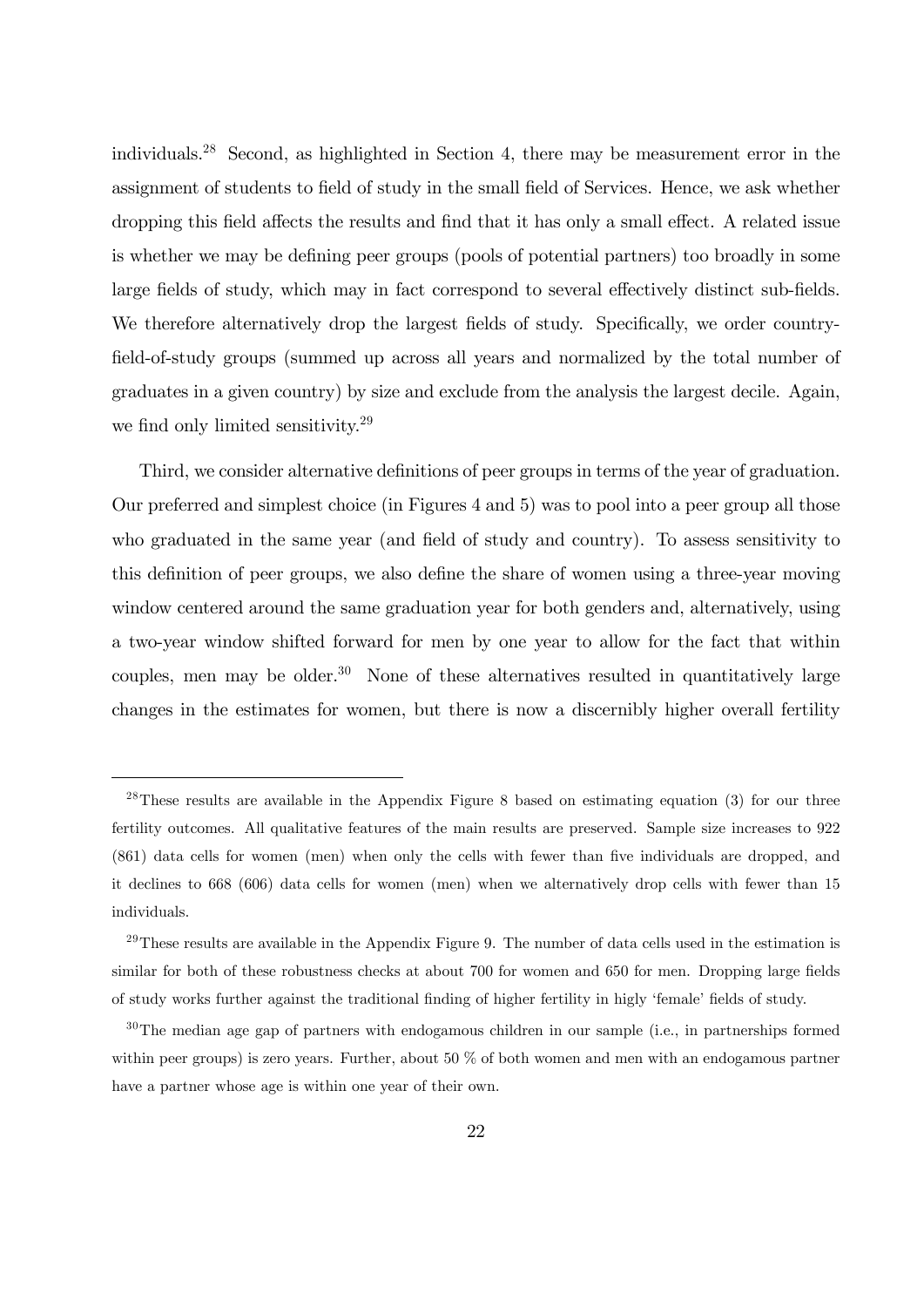predicted for men in fields where the share of women is high.<sup>31</sup>

Fourth, we apply the alternative identification strategy based on equation  $(2)$ . Given the dramatically different evolution of fertility across our sample countries (discussed at the start of this section), we attempt to homogenize fertility trends by dropping countries with the highest change (in absolute value) of overall fertility during the sample years: We drop the three countries for women and the five countries for men where the average annual fertility change exceeds 1.4 of a percentage point. The alternative identification approach leads to qualitatively similar results with the exception of a higher overall fertility of women and a lower overall fertility of men in almost fully 'female' groups, where the estimates are noisier.<sup>32</sup> Given the heterogeneity in fertility evolution across sample countries and the general robustness of our preferred specification, we take these results as a confirmation of the two main findings, namely of a small effect of the gender composition of field-of-study groups on overall early fertility and of clear 'mechanical' effects on the endogamy composition of fertility.

To assess the magnitudes of the fertility structure implications of our estimates, we use the estimated relationship presented in Figure 5 together with the (UIS) observed change in the gender composition of fields of study between 2000 and 2010 to predict fertility change by type separately for each country. These simulations confirm that predicted increases or declines in endogamous fertility are largely compensated by balancing changes in non-endogamous fertility. The largest country-specific implied change of endogamous fertility (in absolute value) is 0.01 for both women and men, i.e., about one-fourth and one-fifth of the sampleaverage endogamous fertility rate. Similarly, none of the implied country-specific changes of non-endogamous fertility were higher than 0.01 (in absolute value) for both genders, which

 $31$ These results, which are presented in the Appendix Figure 10, are, however, based on a substantially smaller number of data cells: 554 for women and 512 for men, i.e., about 30 percent less data compared to our favoured speciÖcation. The data loss is the result of the fact that we now need population statistics on the gender composition of graduates for each country and field of study for three consecutive years.

 $32$ These results are presented in the Appendix Figure 11. The sample size is 661 (624) for women (men).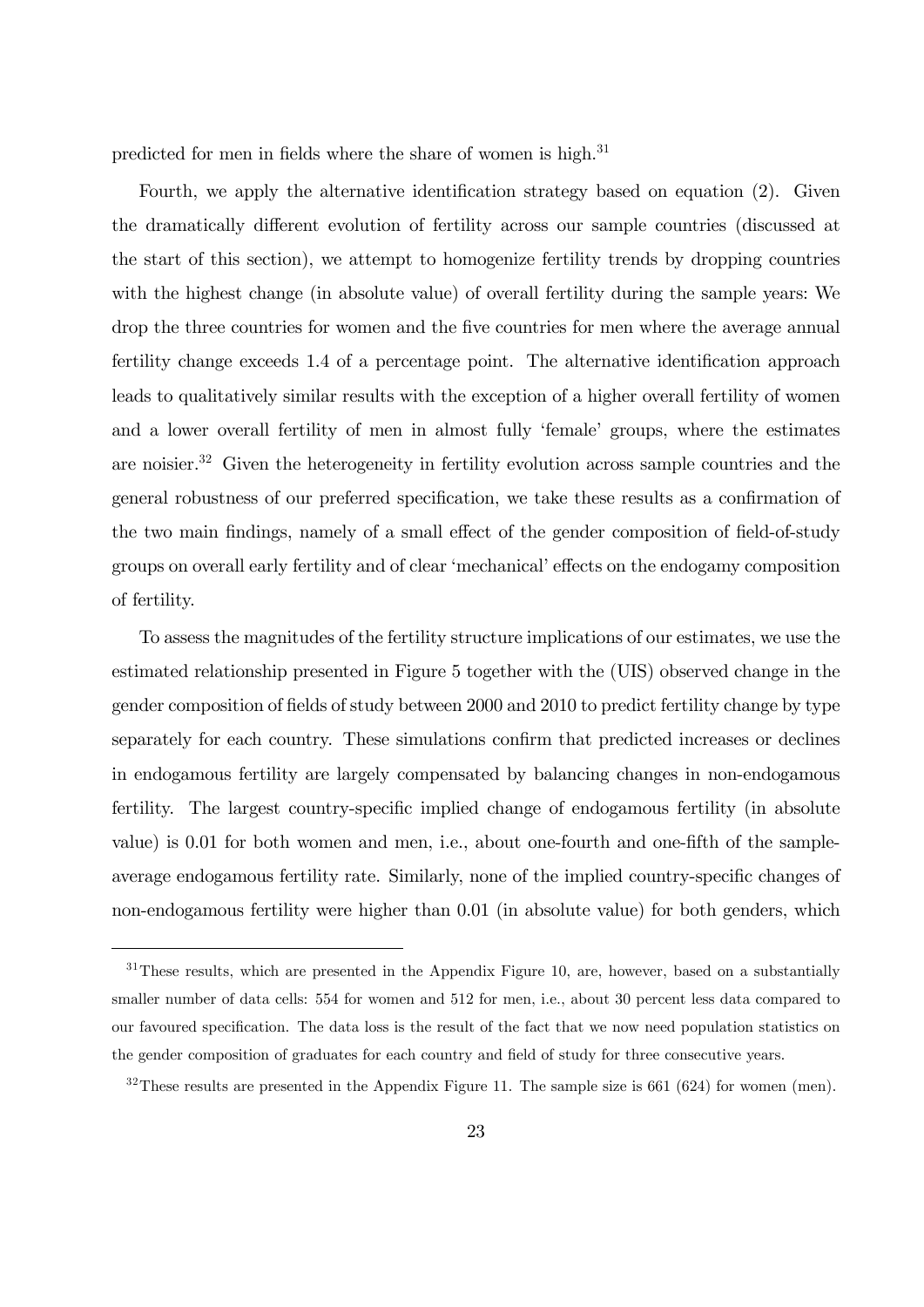means they were only one-twentieth and one-Öfteenth of the sample-average non-endogamous fertility rates.<sup>33</sup> In short, the implied changes in fertility are small in magnitude.

### 8 Conclusions

Gender segregation by field of study in higher education has not changed much in the EU since the start of the 21st century despite the continuing expansion of university education driven by an influx of women into universities. In other words, the 'additional' women make field-of-study choices that are similar to those made by the earlier smaller cohorts of women in higher education. This overall stability, however, masks variation in the gender composition of country-Öeld-of-study groups, and we use this variation to ask about the impact of field-of-study gender mix on early fertility of the tertiary educated. Our results based on a decade of data covering 19 EU countries suggest that the effects on fertility levels are generally small with some evidence of somewhat higher fertility for women when their share on a group is close to one-third. However, we uncover significant shifts in the *structure* of fertility driven by one's university peer group composition. Endogamy, i.e., parenthood by couples graduating from the same field of study, is clearly driven by gender shares for both genders. Our findings are not consistent with theories where female fertility preferences are higher than those of men and where women gain bargaining power in the marriage when their share declines to very low levels. Important for the overall stability of fertility levels is the fact that non-endogamous fertility almost fully compensates for the varying ability to form endogamous parenting couples except, perhaps, for women in extremely gender unbalanced groups. In sum, while previous cross-sectional comparisons highlighted the higher fertility in highly 'female' fields of study, our evidence, based on a difference-in-differences research design, implies that the effects of gender shares in tertiary field-of-study peer groups on early fertility levels are minor and that most of the cross-field differences in fertility are driven by selection of students with different pro-family preferences.

 $33$ The country-specific calculations are available upon request.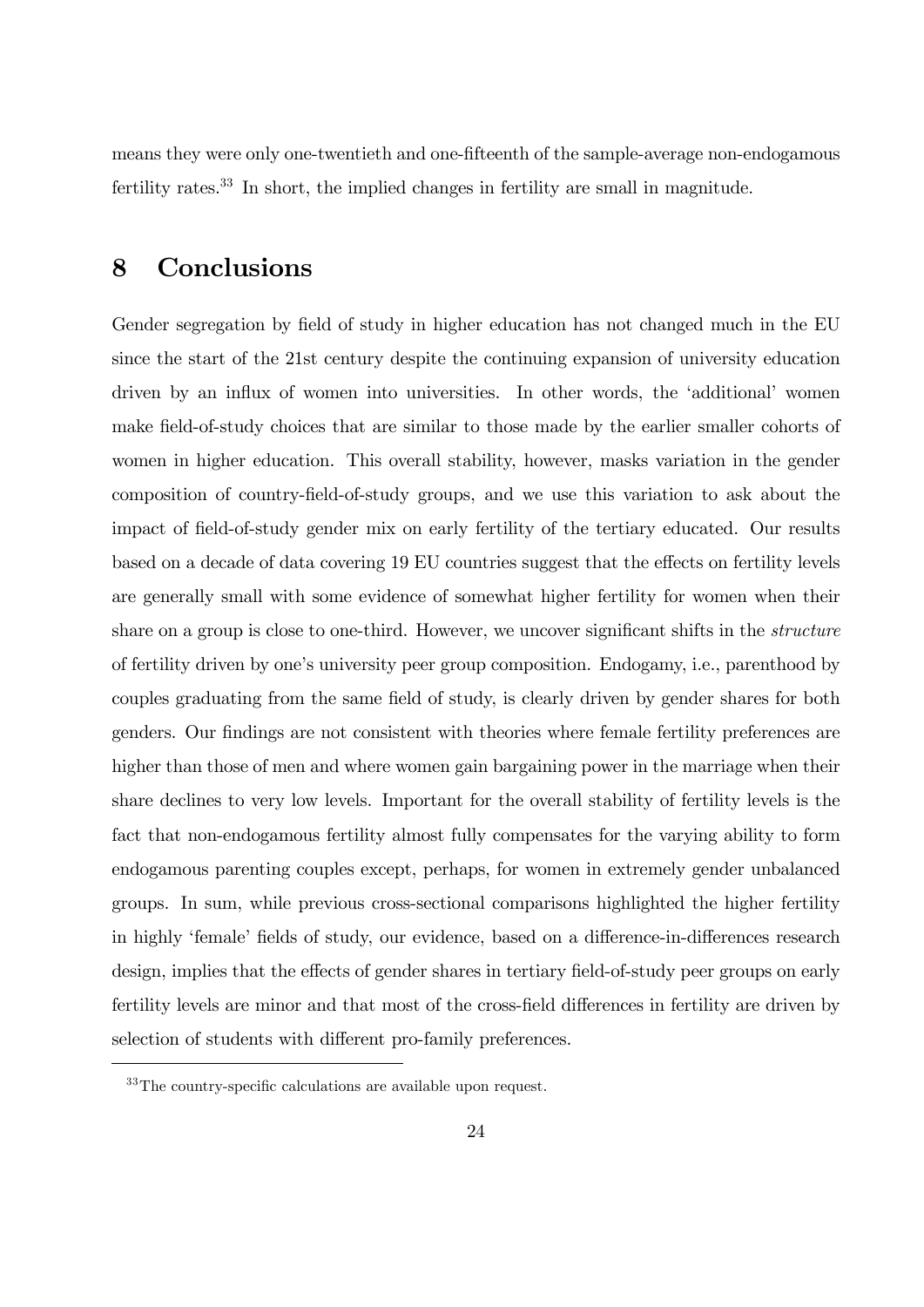Our difference-in-differences approach is based on the assumption that changes in the gender composition of fields of study did not systematically affect the sorting of men and women into fields of study based on their pre-tertiary-education family formation preferences. If some fields, in fact, became more family-friendly over time relative to others and this attracted both more women and more family-oriented types across both genders into such fields, one would expect the differences-in-differences approach to overestimate the effect of the female shares on fertility. It is therefore unlikely that violations of our identification assumption would mask an underlying positive effect of the share of women on field of study on overall early fertility.

The importance of gender composition of peer groups in higher education for endogamy rates suggests that future research focus on marriage 'quality' and durability across the endogamy dimension. Assortative mating on educational attainment level is clearly strong  $(Bruze, 2011)$ , but less is known about the implications of assortative mating on one's field of study (and, presumably, occupation). There are other important avenues of future research. While we extend the study of fertility effects of gender segregation across college field of study, much work remains to be done in this area as noted by Stevenson and Wolfers (2007). In the study of fertility and marriage markets, we focus on parenthood effects within the same education level and abstract from the larger question of how the fact that more women than men obtain a tertiary degree affects the balance on the whole marriage market including the less-than-tertiary educated. Changing gender shares of tertiary graduates are also likely to affect mating patterns for those with less than tertiary education. Further, there is little work thus far examining the importance of field-of-study gender segregation for labor market outcomes. One recent exception is Lindley (2012) who studies the implications of the gender differences in the labor supply structure due to gender segregation in degree subjects relative to the labor demand evolution driven by technical change, but future work could also ask, for example, about the importance of gender field-of-study segregation for gender differences in youth unemployment rates, thus extending the literature on overall unemployment rates  $(e.g., Núñez and Livanos, 2010).$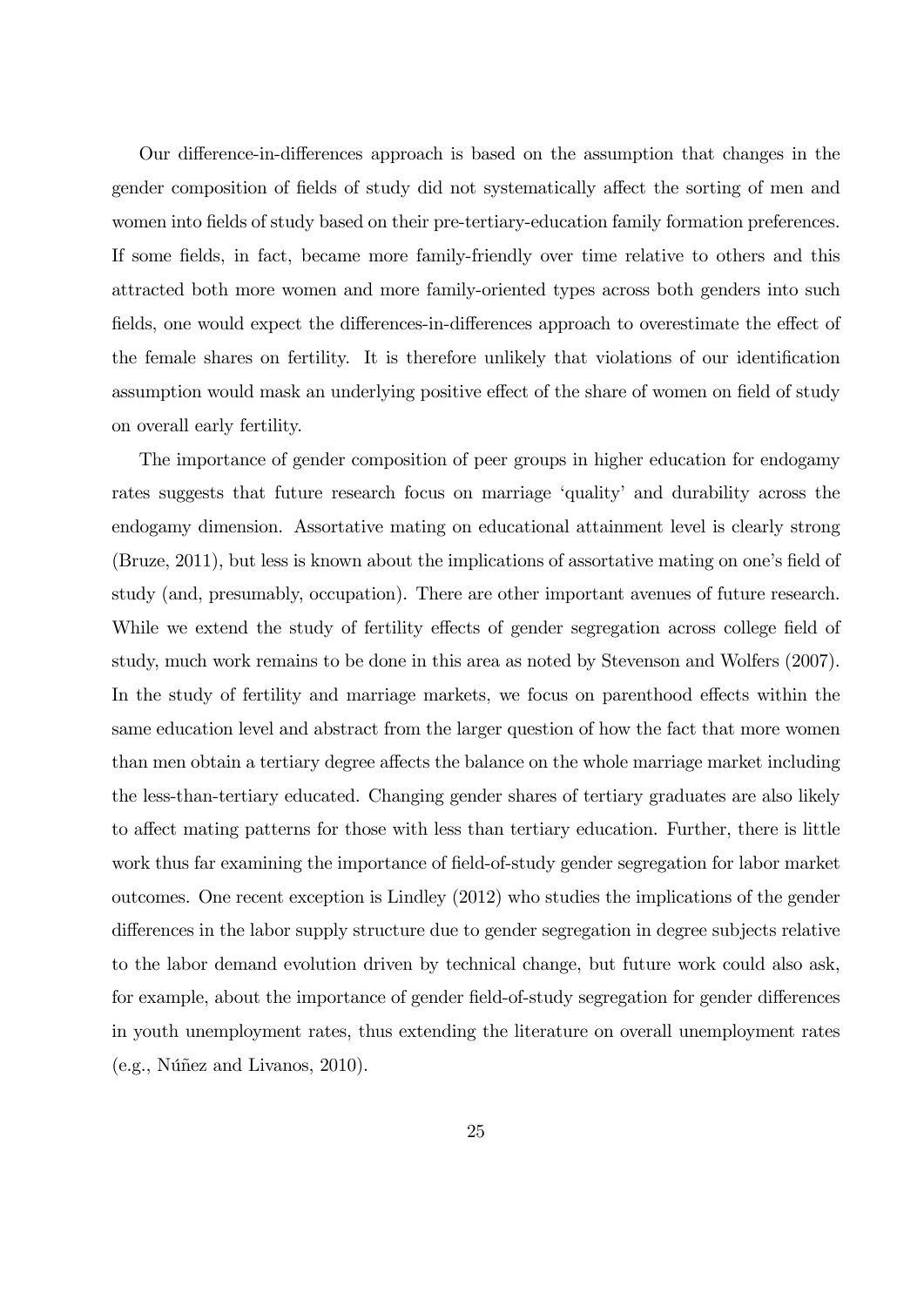#### Bibliography

- Alon, Sigal, and Dafna Gelbgiser (2011) "The Female Advantage in College Academic Achievements and Horizontal Sex Segregation," Social Science Research, 40: 107–119.
- Amin, Vikesh, and Jere R. Behrman (2014) "Do More-schooled Women Have Fewer Children and Delay Childbearing? Evidence from a Sample of US Twins," Journal of Population  $Economics, 27: 1–31.$
- Angrist, Josh (2002) "How Do Sex Ratios Affect Marriage and Labor Markets? Evidence from America's Second Generation," Quarterly Journal of Economics, 117(3): 997– 1038.
- Arcidiacono, Peter, Aucejo, Esteban, Hussey, Andrew, and Kenneth Spenner (2013) "Racial Segregation Patterns in Selective Universities," CEP Discussion Paper No. 1219.
- Aydemir, Abdurrahman, and George J. Borjas (2011) "Attenuation Bias in Measuring the Wage Impact of Immigration," Journal of Labor Economics, 29(1): 69–113.
- Baker, Michael, and Nicole M. Fortin (2001) "Occupational Gender Composition and Wages in Canada, 1987-1988," Canadian Journal of Economics,  $34(2)$ :  $345-376$ .
- Barone, Carlo (2011) "Some Things Never Change: Gender Segregation in Higher Education across Eight Nations and Three Decades," Sociology of Education, 84(2): 157–176.
- Becker, Gary S. (1973) "A Theory of Marriage: Part I." Journal of Political Economy,  $82(4): 813-46.$
- Becker, Gary S., Hubbard, William H. J., and Kevin M. Murphy (2010) "The Market for College Graduates and the Worldwide Boom in Higher Education of Women," American Economic Review: Papers  $\mathcal B$  Proceedings, 100: 229–233.
- Beffy, Magali, Fougère, Denis and Arnaud Maurel (2012) "Choosing the Field of Study in Postsecondary Education: Do expected Earnings Matter?" Review of Economics and Statistics, 94(1):  $334-347$ .
- Begall, Katia, and Melinda C. Mills (in press) "The Influence of Educational Field, Occupation, and Occupational Sex Segregation on Fertility in the Netherlands," European Sociological Review.
- Bredemeier, Christian, and Falko Juessen (2013) "Assortative Mating and Female Labor Supply," Journal of Labor Economics,  $32(3)$ :  $603-631$ .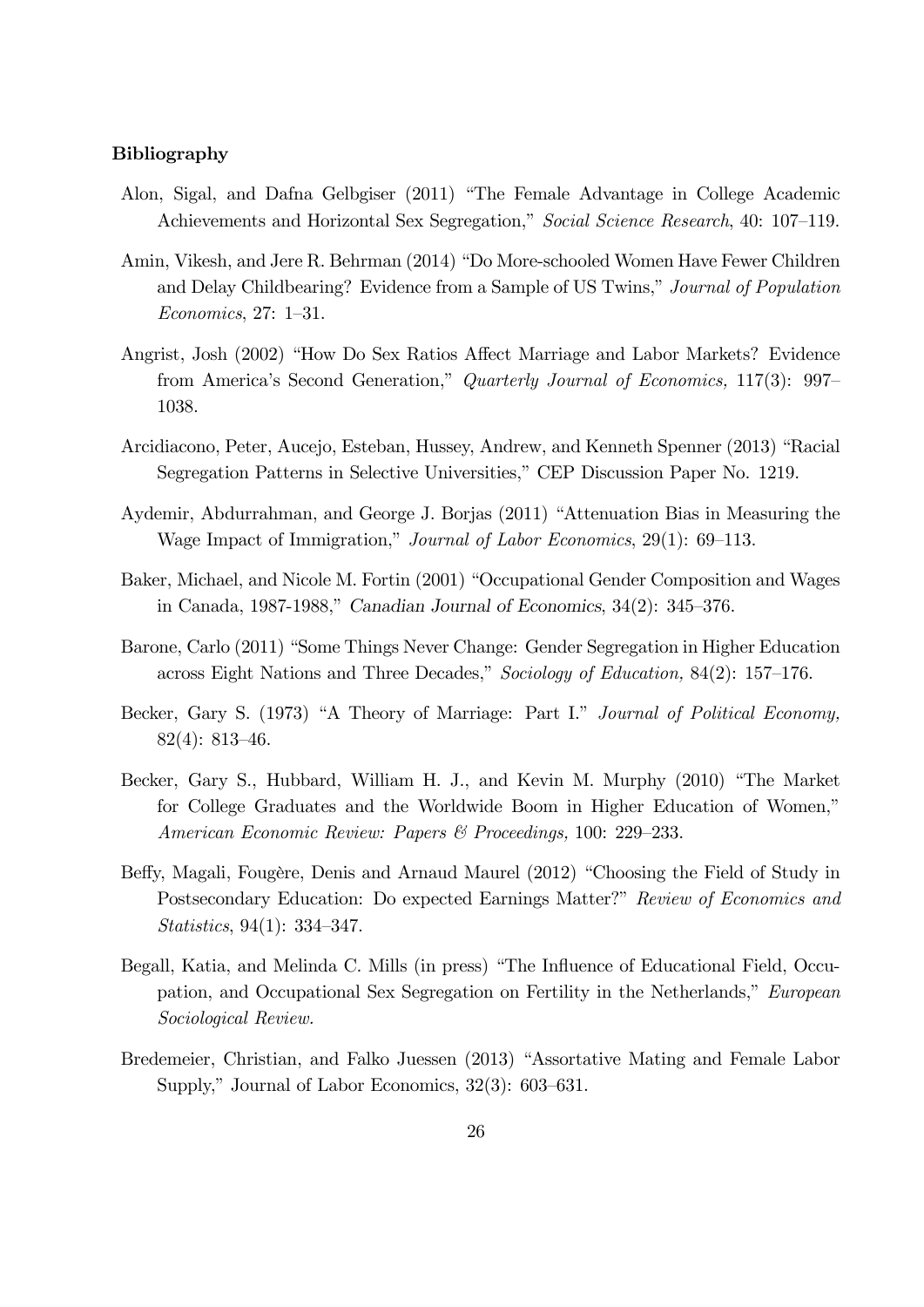- Bruze, Gustaf (2011) "Marriage Choices of Movie Stars: Does Spouse's Education Matter?" Journal of Human Capital,  $5(1)$ : 1–28.
- Charles, Maria, and Karen Bradley (2002) "Equal but Separate? A Cross-national Study of Sex Segregation in Higher Education," American Sociological Review, 67(4): 573-599.
- Charles, Maria, and Karen Bradley (2009) "Indulging Our Gendered Selves? Sex Segregation by Field of Study in 44 Countries," American Journal of Sociology,  $114(4)$ :  $924 - 76.$
- Dolado, Juan J., Felgueroso, Florentino, and Juan F. Jimeno (2002) "Recent Trends in Occupational Segregation by Gender: A Look Across the Atlantic,î chapter 4 in Argandoña, A. and J. Gual (eds.) The Social Dimensions of Employment: Institutions,  $Reforms$  and Labour Markets, Edward Elgar: 81–106.
- Donald, Stephen G., and Kevin Lang (2007) "Inference with Difference-in-Differences and Other Panel Data," Review of Economics and Statistics, 89(2): 221-233.
- Duncan, O.T. and B. Duncan (1955) "A Methodological Analysis of Segregation Indexes," American Sociological Review, 20: 210–217.
- Fletcher, Jason M., Ross, Stephen L., and Yuxiu Zhang (2013) "The Determinants and Consequences of Friendship Composition," NBER Working Paper No. 19215.
- Ge, Suqin (2011) "Women's College Decisions: How Much Does Marriage Matter?" Journal of Labor Economics, 29 (4):  $773-818$ .
- Ge, Suqin, and Fang Yang  $(2013)$  "Accounting for the Gender Gap in College Attainment," *Economic Inquiry*, 51 (1): 478–499.
- Goldin, Claudia (2006) "The Quiet Revolution That Transformed Women's Employment, Education, and Family," American Economic Review: Papers  $\mathcal{B}$  Proceedings, 96(2):  $1 - 21.$
- Greenwood, Jeremy, Guner, Nezih, Kocharkov, Georgi, and Cezar Santos (2014) "Marry Your Like: Assortative Mating and Income Inequality," IZA Discussion Paper No. 7895.
- Herr, Jane Leber (2012) "Measuring the Effect of the Timing of First Birth," mimeo, NBER.
- Hubbard, William H.J. (2011) "The Phantom Gender Difference in the College Wage Premium," Journal of Human Resources,  $46(3)$ : 568–586.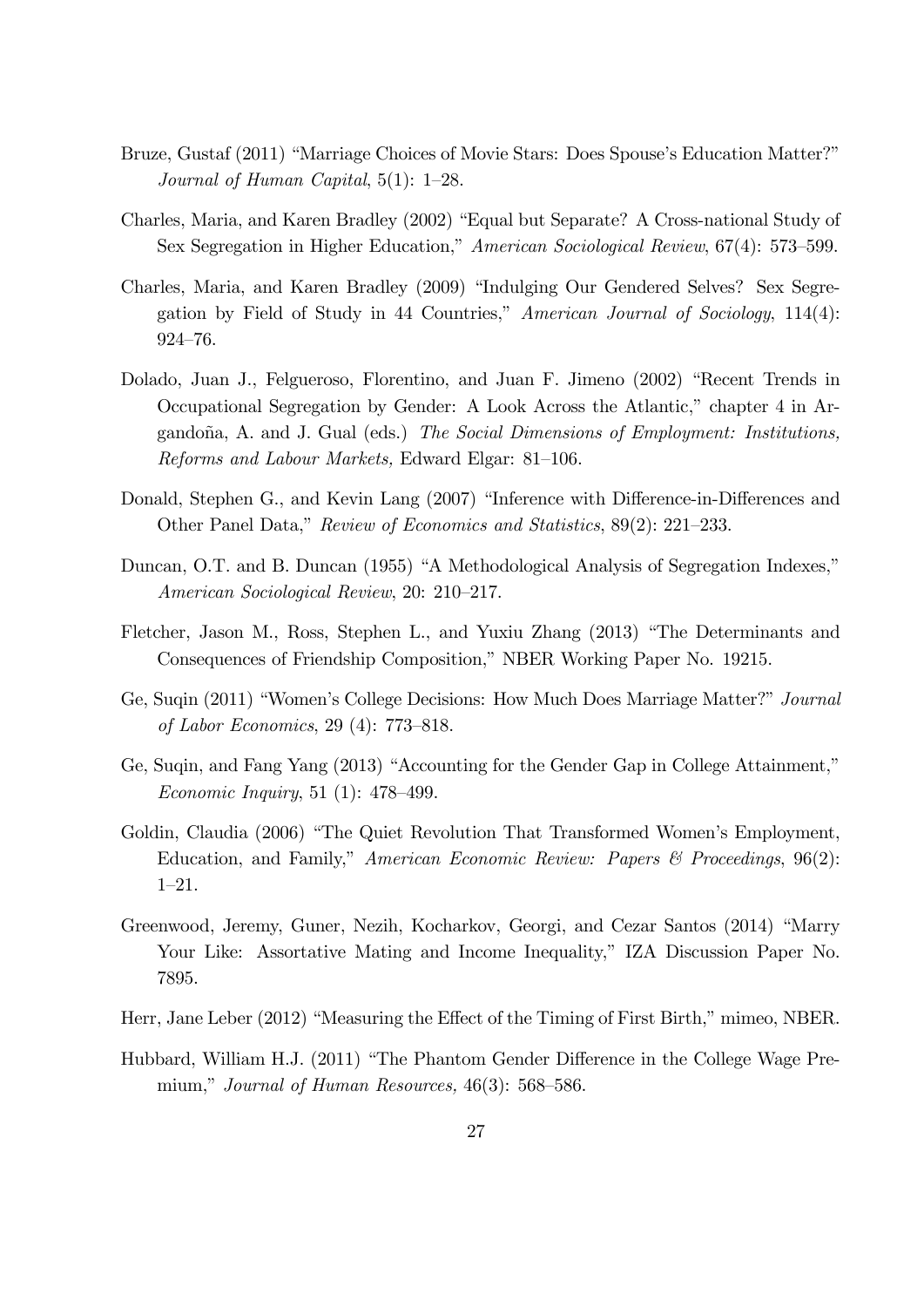- Jacob, Brian A. (2002) "Where the Boys Aren't: Non-cognitive Skills, Returns to School and the Gender Gap in Higher Education," Economics of Education Review, 21: 589–598.
- Jurajda, Štěpán, and Daniel Münich (2011) "Gender Gap in Performance under Competitive Pressure: Admissions to Czech Universities," American Economic Review: Papers  $\mathcal B$ *Proceedings*,  $101(3)$ :  $514–518$ .
- Lindley, Joanne (2012) "The Gender Dimension of Technical Change and the Role of Task Inputs," Labour Economics, 19: 516–526.
- Macpherson, David, and Barry T. Hirsh (1995) "Wages and Gender Composition: Why Do Women's Jobs Pay Less." Journal of Labor Economics, 13: 426-471.
- Mastekaasa, Arne, and Jens-Christian Smeby (2008) "Educational Choice and Persistence in Male- and Female-Dominated Fields," *Higher Education*,  $55(2)$ : 189–202.
- McDaniel, Anne (2010) "Cross-National Gender Gaps in Educational Expectations: The Influence of National-Level Gender Ideology and Educational Systems," Comparative Education Review,  $54(1)$ : 27-50.
- McKinnish, Terra G. (2007) "Sexually Integrated Workplaces and Divorce: Another Form of On-the-job Search," Journal of Human Resources,  $42(2): 331-352$ .
- Michelmore, Katherine, and Kelly Musick (in press) "Fertility Delay and Childlessness among College Graduates: What Can We Learn from Variation by Field of Study?" Population Studies.
- Morgan, Stephen L., Gelbgiser, Dafna, and Kim A. Weeden (2013) "Feeding the Pipeline: Gender, Occupational Plans, and College Major Selection," Social Science Research, 42: 989-1005.
- Mortensen, Dale T. (1988) "Matching: Finding a Partner for Life or Otherwise," American Journal of Sociology, 94:  $s215-s240$ .
- Núñez, Imanol, and Ilias Livanos (2010) "Higher Education and Unemployment in Europe: an Analysis of the Academic Subject and National Effects," *Higher Education*, 54: 475-487.
- Robinson, P.M. (1988) "Root-N-consistent Semiparametric Regression," Econometrica, 56(4): 931-954.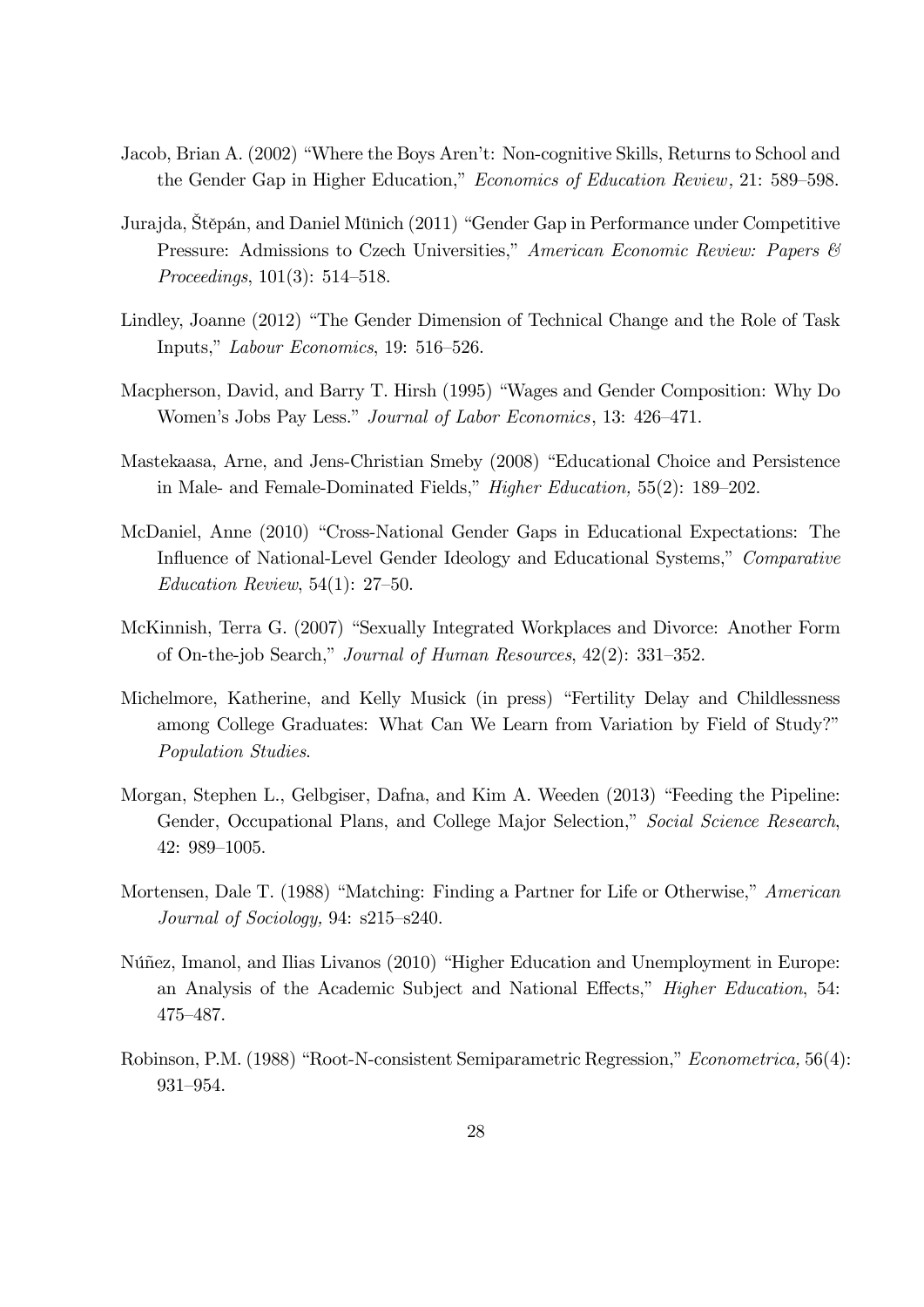- Stevenson, Betsey, and Justin Wolfers (2007) "Marriage and Divorce: Changes and their Driving Forces," Journal of Economic Perspectives, 21(2): 27–52.
- Svarer, Michael (2007) "Working Late: Do Workplace Sex Ratios Affect Partnership Formation and Dissolution?" Journal of Human Resources,  $42(3)$ : 583-595.
- Van Bavel, Jan (2012) "Choice of Study Discipline and the Postponement Of Motherhood in Europe: the Impact of Expected Earnings, Gender Composition, and Family Attitudes,"  $Demography$ , 47(2): 439-458.
- Wei, Shang-Jin, and Xiaobo Zhang (2011) "The Competitive Saving Motive: Evidence from Rising Sex Ratios and Savings Rates in China," Journal of Political Economy, 119(3): 511-564.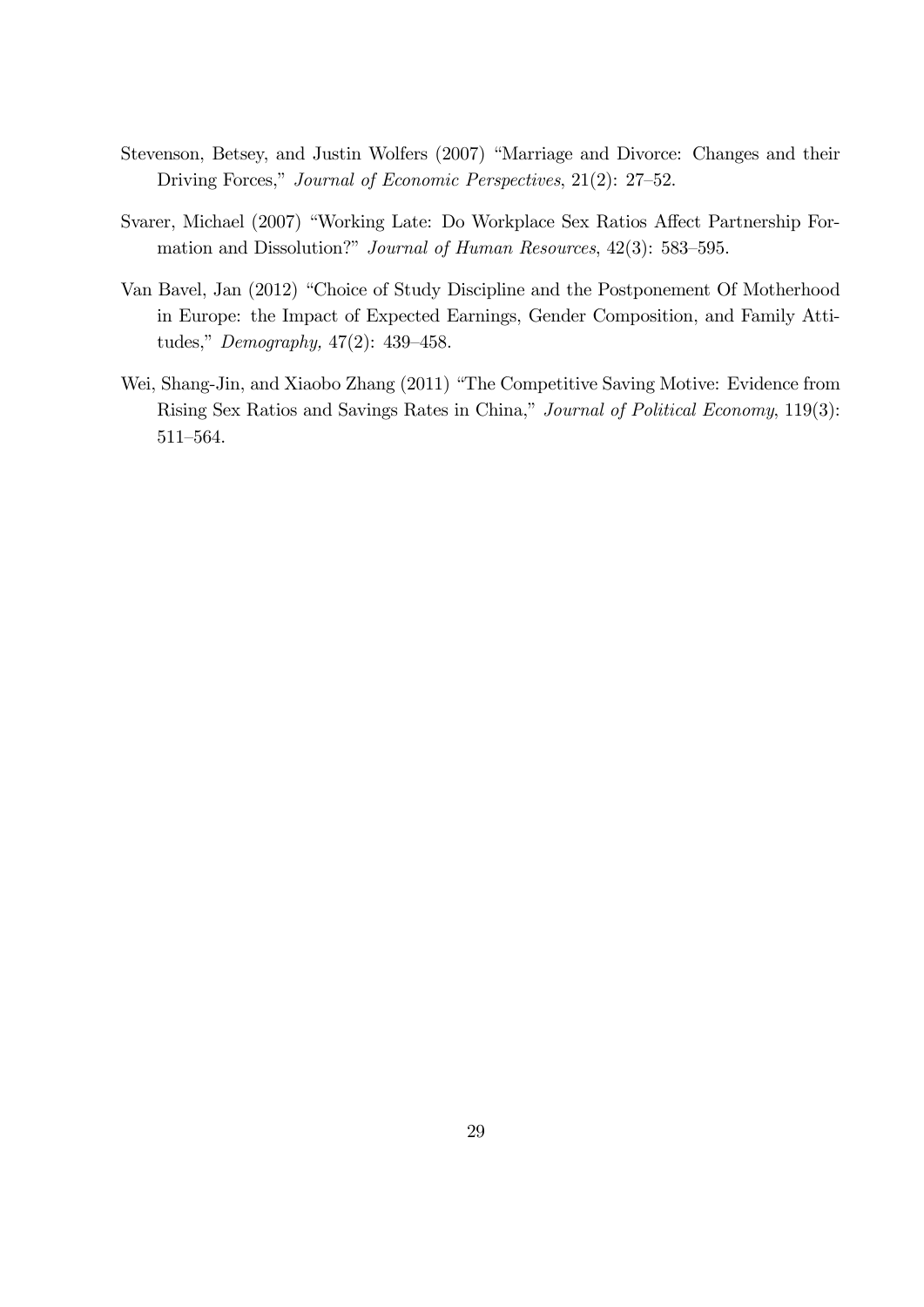### 9 Appendix

#### 9.1 Data Appendix

#### 9.1.1 UNESCO Data Description, Missing Data and Outliers

To measure the gender composition of tertiary-level graduates by Öeld of study, we use data from public reports provided by the Data Centre of the UNESCO Institute for Statistics (UIS, www.uis.unesco.org). Specifically, we have downloaded data corresponding to Table 16 ("Graduates by broad field of education in tertiary education"), which covers graduates with ISCED education levels 5 and 6, from the October 2012 release through the following link: http://stats.uis.unesco.org/unesco/ReportFolders/ReportFolders.aspx. The following eight fields of study are recorded in the data (with their ISCED codes and descriptions):

| Education       |      | 100 Teacher training and education science  |
|-----------------|------|---------------------------------------------|
| Humanities      |      | 200 Humanities, languages and arts          |
| Social sciences | 300  | Social sciences, business and law           |
| Science         | 400  | Science, mathematics and computing          |
| Engineering     | 500  | Engineering, manufacturing and construction |
| Agriculture     | 600  | Agriculture and veterinary                  |
| Health          | 700. | Health and welfare                          |
| Services        | 800  | Services                                    |

The UIS data cover a total of 29 countries. We have excluded Luxembourg, Iceland, Malta, Greece, Poland, and Romania, for which less than 6 years of information on all eight fields is available. We also do not use information on the number of graduates from unknown fields of study. With two exceptions (CZ in 2003 and the UK in 2000, where it reaches  $10\%$ ), the share of graduates with missing fields of study never exceeds  $6\%$ .

Out of the maximum possible total of  $2,392$  country-year-field observations (for  $23$  countries, 8 fields, and 13 years from 1998 to 2010), there were  $382$  (15%) missing values, and we have further dropped 38 outlier data cells  $(1.5\%)$ . For this purpose, we defined outlier values as those corresponding to hard-to-verify large changes in the total number of graduates (i.e., not in terms of changes in the share of women). Specifically, we dropped a data cell whenever the number of all graduates in a given country-year-field differed from one of the two neighboring years by more than 50%. Excluding 1998 and focusing on the 2,208 maximum possible number of data cells from 1999-2010, the number of missing and dropped data cells decreases to  $220$   $(10\%)$ .

Missing data cells were treated in our analysis as follows: For the purpose of Figures 1 and 2, we have excluded the year 1998 and imputed the values for all 220 missing and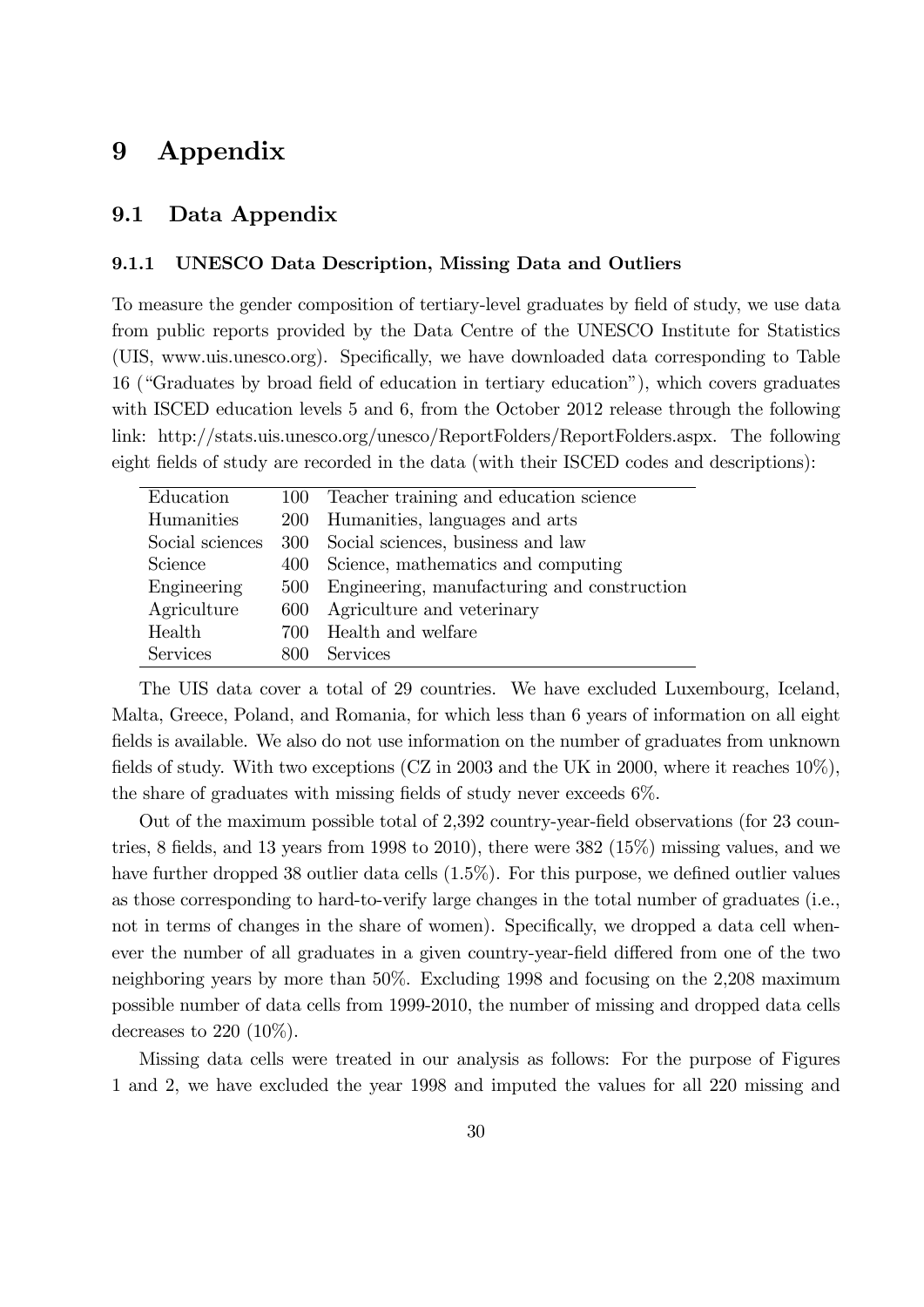dropped data cells from neighboring year values, starting with the previous year, continuing with the following year when the previous year was not available, and using information from two years ago (ahead) when no neighboring year was available. For the purpose of Figures 3, 6 and 7, we have replaced missing country-year information with neighboring years as indicated in the graph legend. In addition, there are country-year cells where we have valid information for some but not all Öelds; these are used in the regression analysis presented in Figures 4 and 5, but are excluded from the descriptive graphs (Figures 1 and 2) or the segregation index calculations (Figure 3).

#### 9.1.2 EU LFS Data Description, Missing Data and Outliers

We use the 2012 release of the anonymised EU Labour Force Survey (LFS) for the reference years  $2003-2011$ . More specifically, we use the annual samples ("yearly files") except for Finland, where the annual sample does not contain information about children, so we use the specific household data file where this information is available. We do not use data from before 2003 since no information about the field of education was asked until then.

The EU LFS is a collection of national labor force surveys from EU countries. While most of the underlying surveys are collected as short rotating panels, the publicly available version of the data does not allow linking of individuals within surveys. In order to ensure that we do not use repeated observations for the same individuals, we use data from a single annual interview wave (wave 1 in all cases when multiple waves are available in the data).

We exclude country-year samples with missing information on graduation year, graduation field, or the presence of children. We also exclude Denmark where the annual sample does not contain information about children, and the information on educational attainment in the specific household data file is limited only to the reference person in the household. The share of missing values in educational attainment does not exceed 5% of prime-aged individuals in any of the country-year data cells. There are only few exceptions where the share of missing graduation year or field exceeds  $5\%$ .

#### 9.2 Appendix: Figures and Tables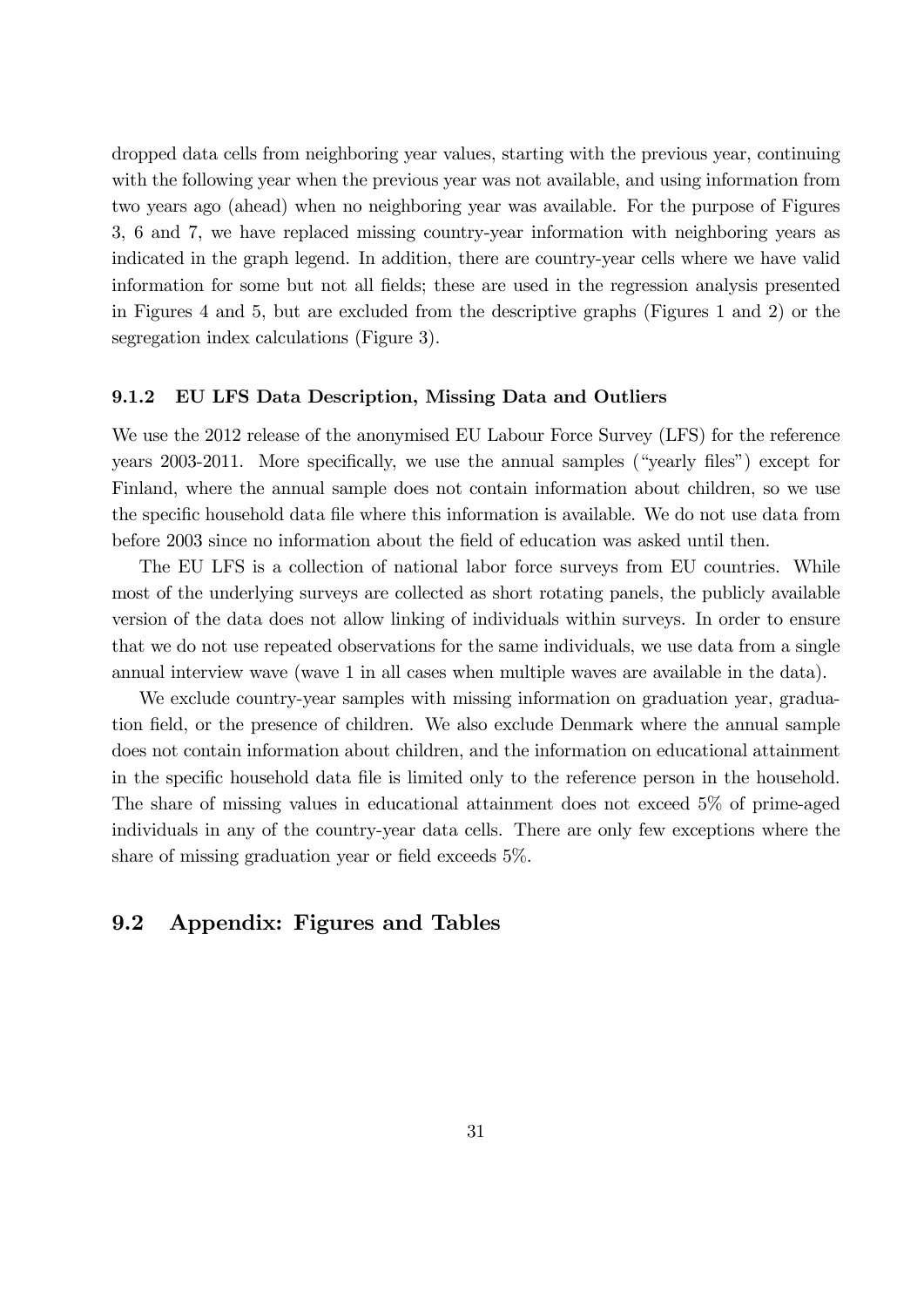| Table 1: Average Fertility Rates |                                     |       |  |  |  |
|----------------------------------|-------------------------------------|-------|--|--|--|
|                                  | Endogamous Non-endogamous Any child |       |  |  |  |
|                                  | Women                               |       |  |  |  |
| 0.041                            | 0.193                               | 0.261 |  |  |  |
| Men                              |                                     |       |  |  |  |
| 0.045                            | 0.145                               | 0.199 |  |  |  |

Notes: Fertility rates of the 2000 graduation cohort based on the sample used in Figure 5 corresponding to the presence of first childbirth at most one year prior to and within Öve years after tertiary graduation. Endogamous couples graduated from the same field of tertiary education within at most five years from each other. 'Any child' fertility covers endogamous (same education) and non-endogamous (different education) couples and also children born to individuals without a partner.

|                                 | Age (demeaned) |        | $R^2$    | N      |
|---------------------------------|----------------|--------|----------|--------|
| <b>Fertility Outcome</b>        | coeff.         | s.e.   | adjusted |        |
| Women                           |                |        |          | 92,154 |
| Endogamous first childbirth     | 0.0008         | 0.0002 | 0.06     |        |
| Non-endogamous first childbirth | 0.0049         | 0.0003 | 0.24     |        |
| Any first childbirth            | 0.0071         | 0.0003 | 0.31     |        |
| Men                             |                |        |          | 72,795 |
| Endogamous first childbirth     | 0.0023         | 0.0002 | 0.08     |        |
| Non-endogamous first childbirth | 0.0135         | 0.0003 | 0.20     |        |
| Any first childbirth            | 0.0166         | 0.0004 | 0.26     |        |

Table 2: Equation (1) Estimation: Fertility Aggregation

Notes: OLS estimates with survey year and country by field-of-study by graduation year fixed effects included.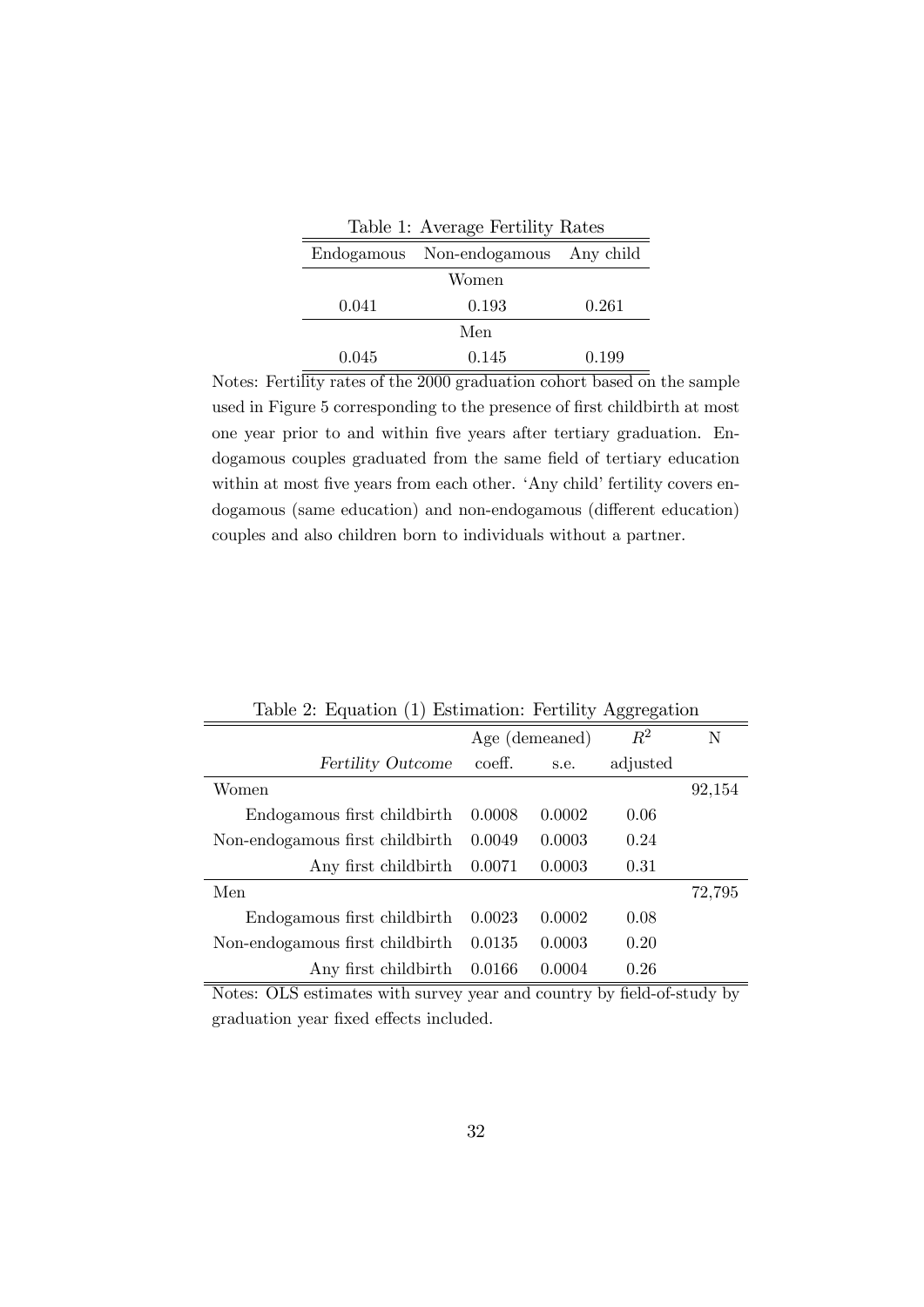|                                 | $ln(\text{\# of } \text{graduates})$ |        | $R^2$    | N   |
|---------------------------------|--------------------------------------|--------|----------|-----|
| <b>Fertility Outcome</b>        | coeff.                               | s.e.   | adjusted |     |
| Women                           |                                      |        |          | 773 |
| Endogamous first childbirth     | 0.0091                               | 0.0039 | 0.32     |     |
| Non-endogamous first childbirth | $-0.0246$                            | 0.0076 | 0.47     |     |
| Any first childbirth            | $-0.0196$                            | 0.0079 | 0.62     |     |
| Men                             |                                      |        |          | 717 |
| Endogamous first childbirth     | 0.0021                               | 0.0043 | 0.41     |     |
| Non-endogamous first childbirth | 0.0040                               | 0.0070 | 0.46     |     |
| Any first childbirth            | 0.0076                               | 0.0080 | 0.55     |     |

Table 3: Equation (3) Estimation Corresponding to Figures 4 and 5

Notes: OLS estimates with country by graduation year and field-of-study fixed effects included.

Figure 6: 2010-2000 Change in Share of Women and Total Number of Graduates by Country The percentage-point change in the share of women among graduates against the change in the logarithm of total graduates between 2010 (2009 in BE, FR, PT, SI and 2008 in IT) and 2000 (1999 in IE, IT, SI and 2001 in HU, UK).

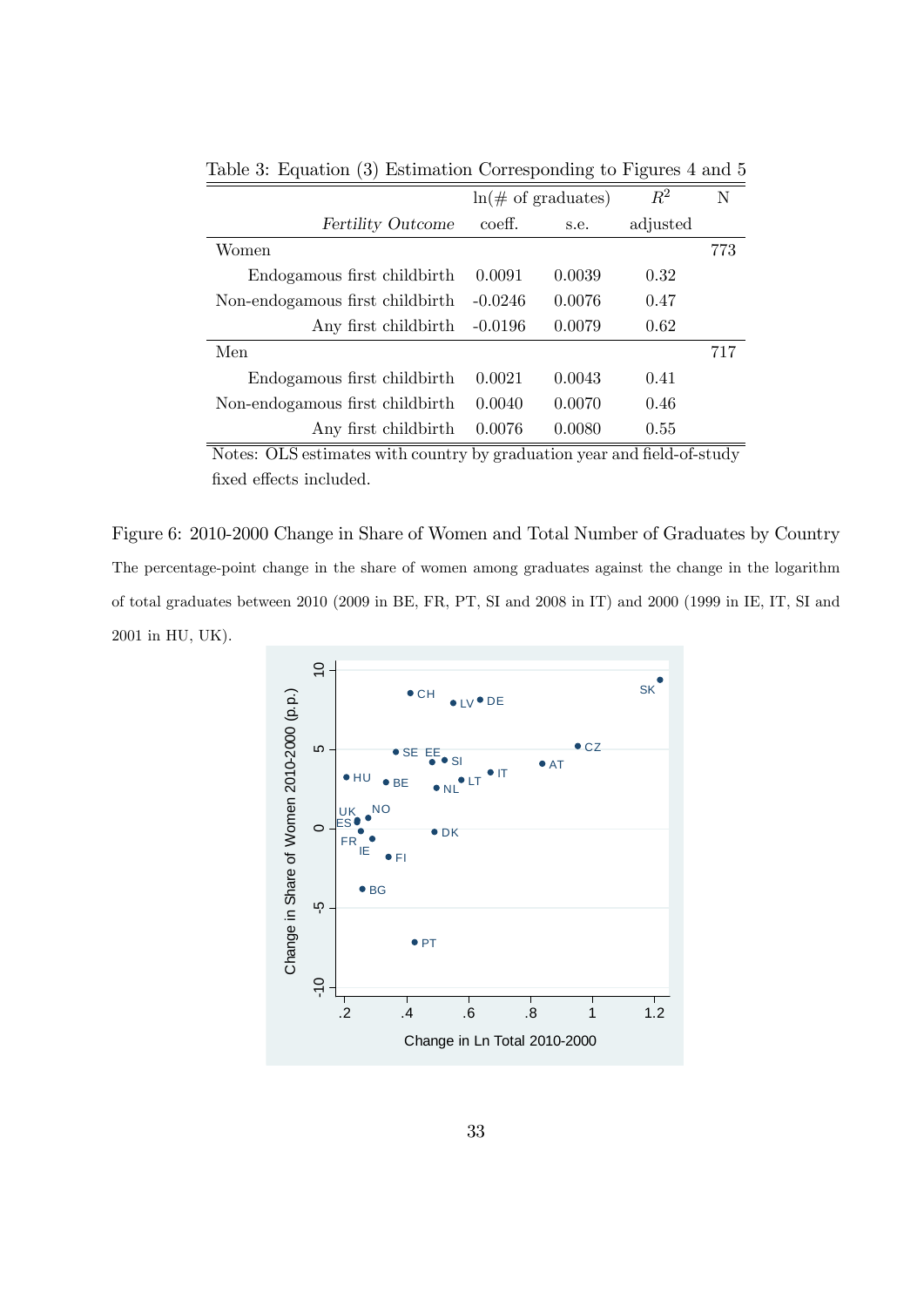Figure 7: 2010-2000 Change in Share of Women and Total Number of Graduates by Field Note: The percentage-point change in the share of women among graduates against the change in the logarithm of total graduates between 2010 and 2000 for the 23 countries (and year exceptions) of Fig 6. The relative size of the circles corresponds to the field-specific sum of graduates across these countries in 2000.

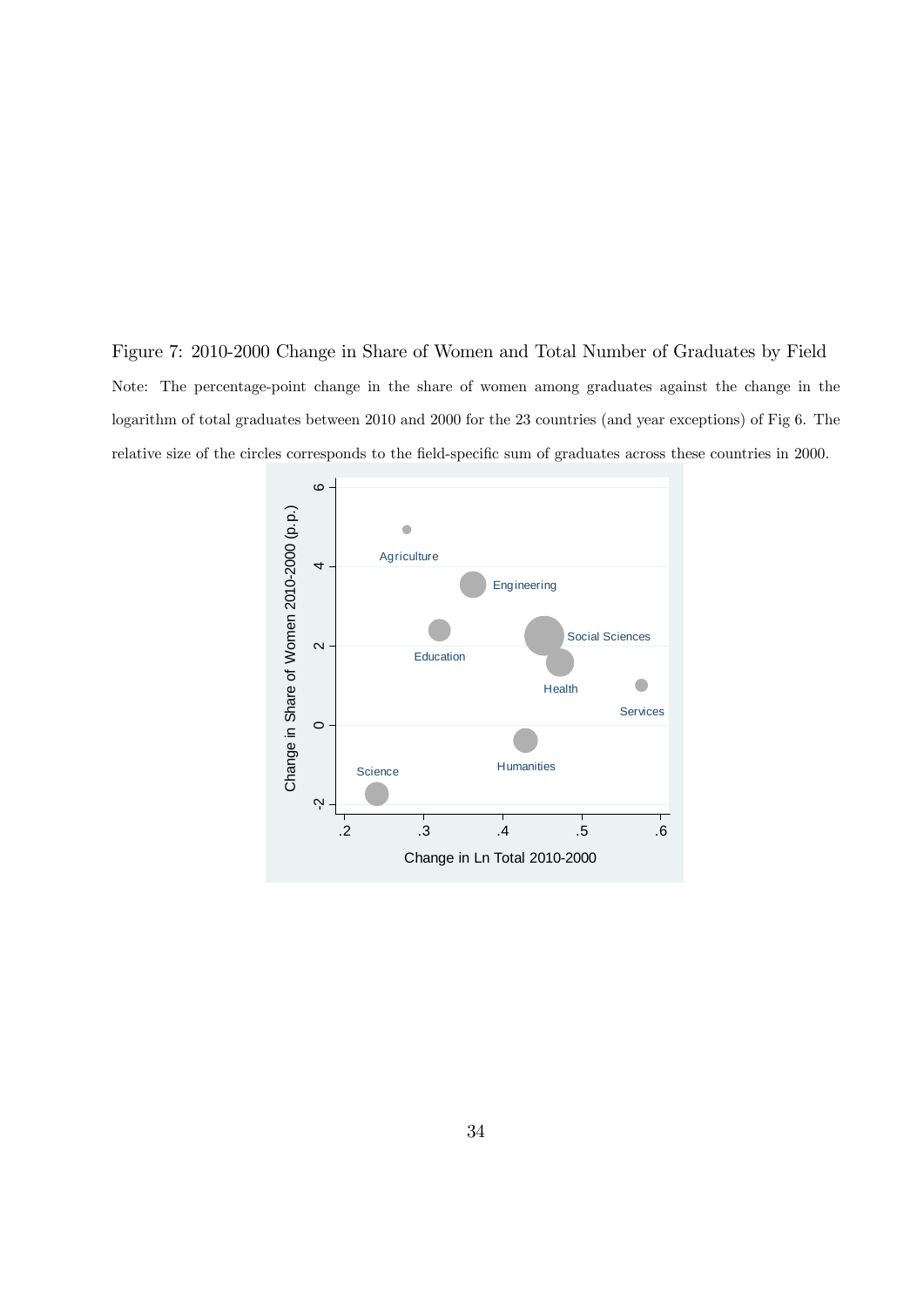Figure 8: Effects of Share of Women in Group on Fertility by Type Conditional on Country-Year and Field-of-Study Fixed Effects

Note: Based on groups (field-of-study by country by year) with at least 5 or 15 individuals. The share of women corresponds to one's year of graduation. 95% confidence intervals are plotted.

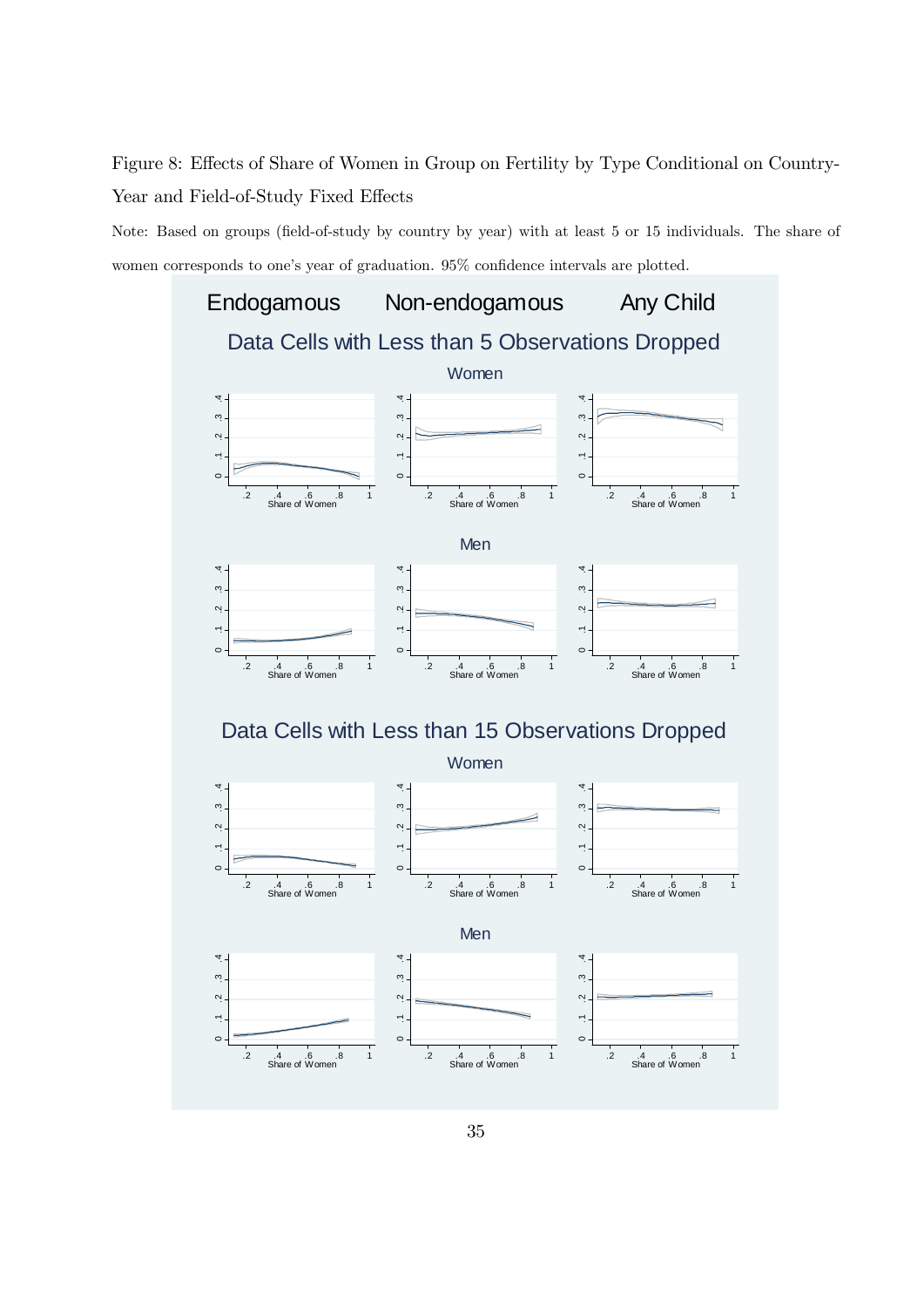Figure 9: Effects of Share of Women in Group on Fertility by Type Conditional on Country-Year and Field-of-Study Fixed Effects

Note: Based on groups (field-of-study by country by year) with at least 10 individuals. The share of women corresponds to one's year of graduation.  $95\%$  confidence intervals are plotted.



Field 'Services' has the lowest correlation between the EU LFS and UNESCO Data on Graduates.





Field Size Normalized by Number of Graduates in a Given Country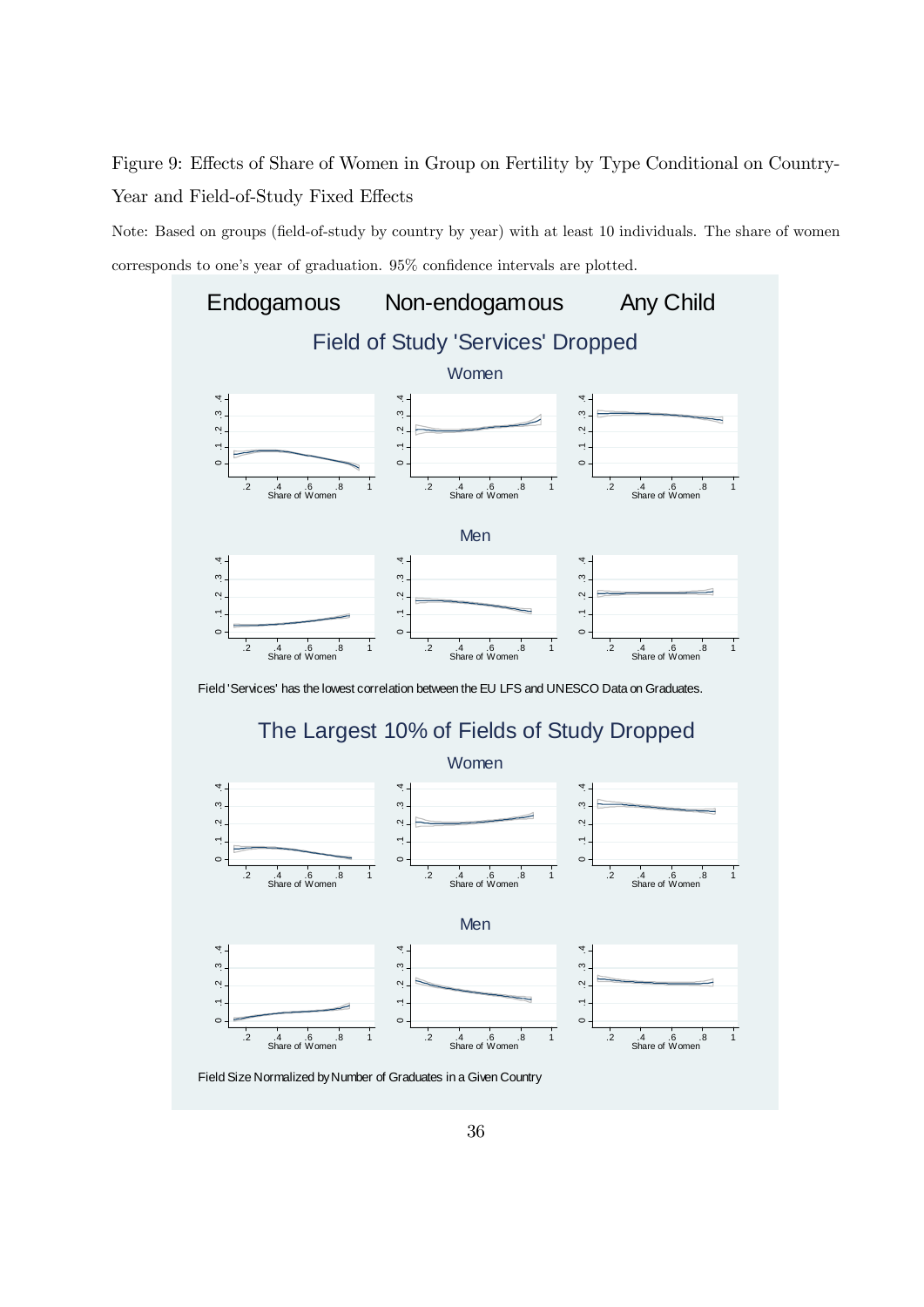Figure 10: Effects of Share of Women in Group on Fertility by Type Conditional on Country-Year and Field-of-Study Fixed Effects

Note: Based on groups (field-of-study by country by year) with at least 10 individuals. The share of women corresponds to peer groups as defined below.  $95\%$  confidence intervals are plotted.



Share of Women Based on a 3-Year Window

### 2nd Alternative Definition of the Share of Women



Share of Women Based on a 2-Year Window Shifted Forward for Men by One Year